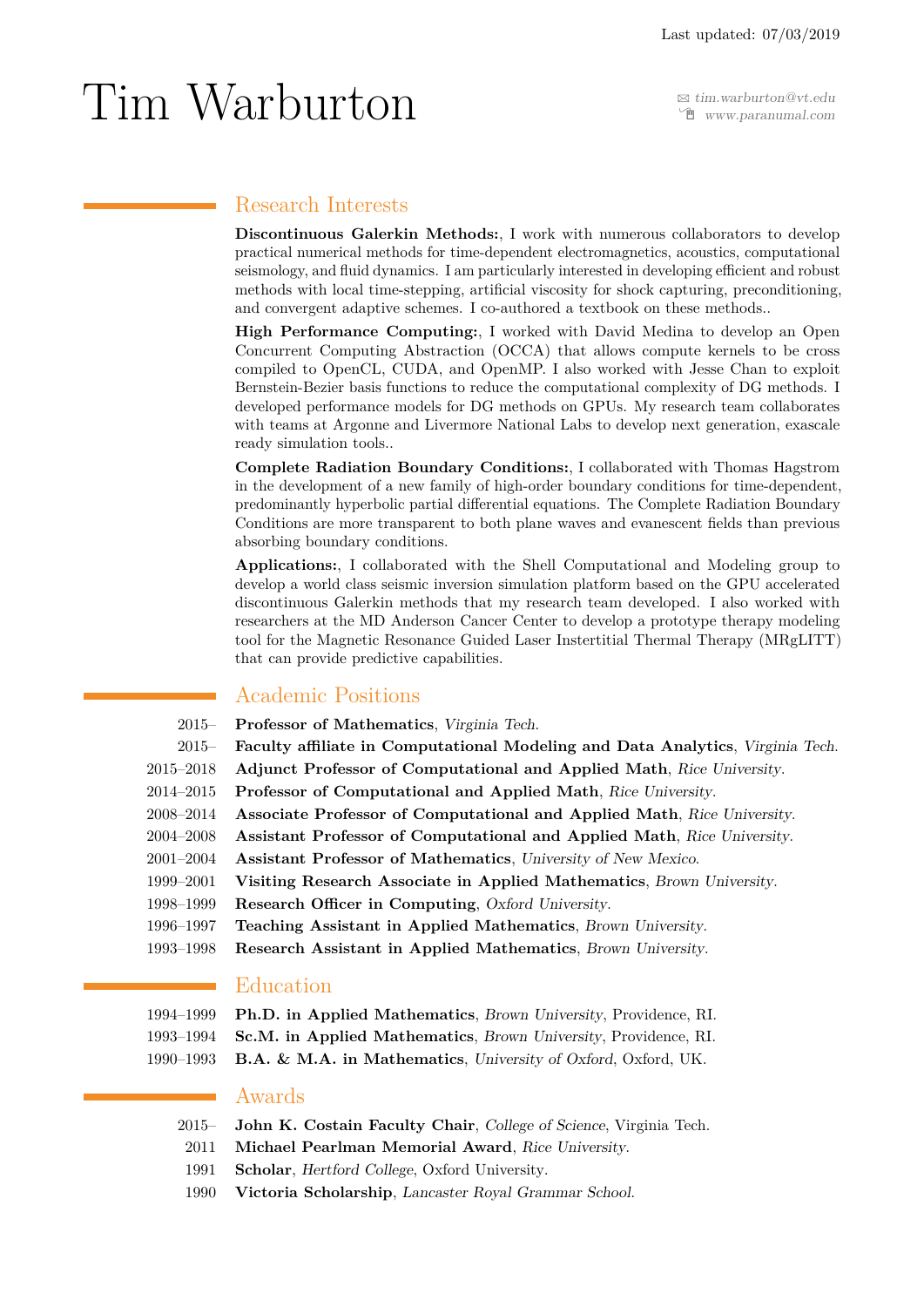## Extended Research Visits & Consulting Positions

- 2013 **Visiting Researcher**, Shell Technology Center, Houston.
- 2009–2011 **Consultant**, Hypercomp Inc..
- 2001–2010 **Consultant**, Division of Applied Mathematics, Brown University.
	- 2000 **Summer visitor**, ICASE, NASA Langley Research Center..

## Current Funded Projects

- 2017-2018 **Center for Efficient Exascale Discretizations: accelerating finite elements with the Open Concurrent Compute Abstraction**, VT PI: Tim Warburton, sponsor: CEED center at Lawrence Livermore National Lab funded through the DOE Exascale Computing Project led by Misun Min, Paul Fischer & Tzanio Kolev, [\(web\)](http://ceed.exascaleproject.org).
- 2016-2017 **Combining Big Compute & Big Data Technologies with the ICTAS Nanoscale Imaging Capabilities for Undergraduate Research**, PI: Cheng Chen, co-PI: Tim Warburton, sponsor: Institute for Critical Technology and Applied Science (ICTAS) Research Experiences for Undergraduates (REU) Grant.

## Completed Funded Projects

- 2016-2017 **Discontinuous Galerkin Methods for Full Waveform Inversion**, PI: Tim Warburton, Sponsor: industrial project.
- 2012–2016 **Collaborative Research: Adaptive Hybridization DG Methods for Acoustic and Electromagnetic Scattering**, PI: Tim Warburton. Joint project with Ronald Hoppe (University of Houston) and Peter Monk (University of Delaware), sponsor: NSF DMS-1216674, [\(web\)](http://www.nsf.gov/awardsearch/showAward?AWD_ID=1216674).
- 2014–2016 **NPS-NRL-Rice-UIUC Collaboration on Navy Atmosphere-Ocean Coupled Models on Many-Core Computer Architectures**, PI: Lucas Wilcox (Naval Postgraduate School), Rice/VT PI: Tim Warburton, sponsor: ONR N00014-13-1-0873, [\(web\)](https://earthsystemcog.org/projects/espc-numa/), [\(related slides\)](http://www.icms.org.uk/downloads/Galerkin/Wilcox.pdf).
- 2015-2016 **Hybrid Mesh Discontinuous Galerkin Methods for Seismic Imaging**, PI: Tim Warburton, Sponsor: industrial project.
- 2015-2016 **Discontinuous Galerkin Methods with Sub-element Scale Heterogeneity for Seismic Imaging**, PI: Tim Warburton, sponsor: industrial project.
- 2011–2015 **CESAR: Co-Design for Exascale in Nuclear Engineering for Small Modular Reactors**, Rice/VT PI: Tim Warburton, sponsor: sub-contract to Argonne National Laboratory, [\(web\)](https://cesar.mcs.anl.gov/).
- 2012–2015 **Computational Geophysics**, PI: Tim Warburton, sponsor: industrial project.
- 2013–2014 **AIR Option 1: Technology Translation A Portable Treatment Planning System for MR-Guided Thermal Therapy**, Rice PI: T. Warburton, Sponsor: sub-contract to University of Texas, M.D. Anderson Cancer Center under grant NSF-IIP 1312048, [\(web\)](http://www.nsf.gov/awardsearch/showAward?AWD_ID=1312048).
	- 2013 **Optimization of Lattice Boltzmann Simulations on Multi-core CPU and Manycore GPU Processors**, Rice PI: Vivek Sarkar, co-PI: Tim Warburton, sponsor: Halliburton Corp.
	- 2012 **Donation**, Sponsor: equipment and funds from AMD.
	- 2010 **Fast, High-Order algorithms for Many-Core and GPU-based Computer Architectures**, Sponsor: sub-contract to MathSys AFOSR STTR.
- 2008–2012 **Collaborative Research: Tuning-Free Adaptive Multilevel Discontinuous Galerkin Methods for Maxwell's Equations**, PI: Tim Warburton. Joint project with Ronald Hoppe (University of Houston) and Guido Kanschat (Texas  $A\&M$ ), sponsor: NSF DMS-0810187, [\(web\)](http://www.nsf.gov/awardsearch/showAward?AWD_ID=0810187&HistoricalAwards=false).
- 2005-2008 **Compatible and Nearly Compatible Finite Element Discretizations: Algorithms, Analysis and Applications**, PI: Tim Warburton, sponsor: NSF DMS-Computational Mathematics DMS-0512673, [\(web\)](http://www.nsf.gov/awardsearch/showAward?AWD_ID=0512673&HistoricalAwards=false).
- 2005-2007 **Towards High Resolution Numerical Algorithms for Wave Dominated Physical Phenomena**, PI: Tim Warburton, sponsor: AFOSR.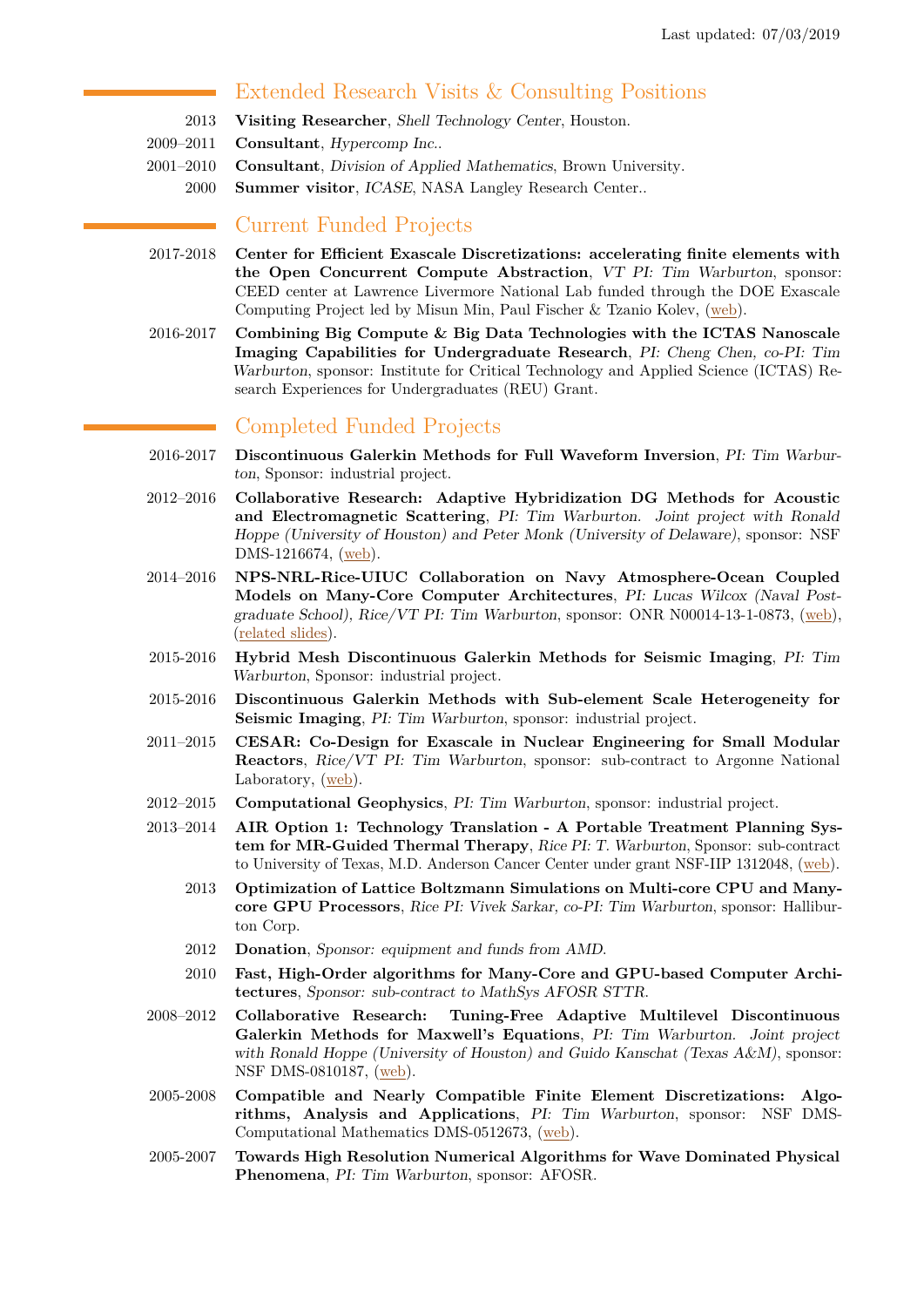- 2003-2007 **Collaborative Research ITR: An Integrated Simulation Environment for High-Resolution Computational Methods in Electromagnetics with Biomedical Applications**, PI: Tim Warburton, CO-PI's, Thomas Hagstrom (UNM), Moysey Brio (U. Arizona), Anne Gelb (Arizona State), Jan Hesthaven (Brown U.), Henry Tufo (U. Colorado at Boulder), sponsor: NSF CNS-0514002, [\(web\)](http://www.nsf.gov/awardsearch/showAward?AWD_ID=0514002&HistoricalAwards=false).
- 2003-2006 **Adaptive, High-Resolution Simulation Methods for Wave Propagation in Heterogenous Media**, PI: Thomas Hagstrom, CO-PI: Tim Warburton, Sponsor: Army Research Office.
- 2002-2004 **High-Order Finite Element Methods for Solution of Partial Differential Equations**, PI: Tim Warburton, sponsor: Sandia University Research Program.

## Publications: [\(scholar.google summary](http://scholar.google.com/citations?user=ULTQG6QAAAAJ&hl=en) and [arXiv summary\)](http://arxiv.org/find/math/1/au:+Warburton_T/0/1/0/all/0/1)

### Book

- 2008 J.S. Hesthaven and T. Warburton, Nodal Discontinuous Galerkin Methods: Algorithms, Analysis, and Applications, Volume 54, Springer Texts in Applied Mathematics, Springer Verlag, New York, [\(web\)](http://dx.doi.org/10.1007/978-0-387-72067-8)
- 2011 Chinese edition of book: 交点间断Galerkin方法:算法、分析和应用 , translated by Jichun Li and Tao Tang, Science Press, Beijing (available at [amazon.cn\)](https://www.amazon.cn/dp/B01CYOOSYI/ref=sr_1_1?ie=UTF8&qid=1537383206&sr=8-1&keywords=hesthaven+warburton).

#### Book Chapters

- 2013 Andreas Klöckner, Timothy Warburton and Jan S Hesthaven, High-Order Discontinuous Galerkin Methods by GPU Metaprogramming, GPU Solutions to Multi-scale Problems in Science and Engineering, Series: Springer Lecture Notes in Earth System Sciences 2013, pp 353-374, [\(web\)](http://link.springer.com/chapter/10.1007/978-3-642-16405-7_23), [\(arXiv.org\)](http://arxiv.org/abs/1211.0582).
- 2011 A. Klöckner, T. Warburton and J.S. Hesthaven, *Solving Wave Equations on Unstructured Geometries*, GPU Computing Gems Jade Edition, Editor Wen-mei Hwu, Morgan Kaufmann Publishers, August 2011, [\(web\)](http://www.elsevierdirect.com/product.jsp?isbn=9780123859631), [\(arXiv.org\)](http://arxiv.org/abs/1304.5546).

## Journal Articles in Progress

2018 Paul Fischer, Thilina Rathnayake, Som Dutta, Veselin Dobrev, Tzanio Kolev, Martin Kronbichler, Tim Warburton, Jed Brown, and Misun Min, *Running Faster in HPC Applications*.

#### Articles in Press

2019 Ali Karakus, Noel Chalmers, Kasia Swirydowicz, Timothy Warburton, *GPU Acceleration of a High-Order Discontinuous Galerkin Incompressible Flow Solver*, submitted [\(arXiv.org\)](https://arxiv.org/abs/1801.00246). Arturo Vargas, Thomas Hagstrom, Jesse Chan, T. Warburton, *A Hermite-leapfrog method for wave propagation*, [\(arXiv.org\)](https://arxiv.org/abs/1808.10481).

#### Published Journal Articles

2019 A. Karakus, N. Chalmers, J.S. Hesthaven, and T. Warburton, *Discontinuous Galerkin Discretizations of the Boltzmann Equations in 2D: semi-analytic time stepping and absorbing boundary layers*, Journal of Computational Physics, published online: [\(web\)](https://doi.org/10.1016/j.jcp.2019.03.050), [\(arXiv.org\)](https://arxiv.org/abs/1805.02082v1).

Kasia Swirydowicz, Noel Chalmers, Ali Karakus, and T. Warburton, *Acceleration of tensor-product operations for high-order finite element methods*, The International Journal of High Performance Computing Applications, [\(web\)](https://doi.org/10.1177/1094342018816368), [\(arXiv.org\)](https://arxiv.org/abs/1711.00903).

2018 Noel Chalmers and T. Warburton, *Low-Order Preconditioning of High-Order Triangular Finite Elements*, SIAM Journal on Scientific Computing, Volume 40, Issue 6, Pages A4040-A4059,  $(web)$ .

Niklas Wintermeyer, Andrew R. Winters, Gregor J. Gassner, Timothy Warburton, *An entropy stable discontinuous Galerkin method for the shallow water equations on curvilinear meshes with wet/dry fronts accelerated by GPUs*, Journal of Computational Physics, Volume 375, Pages 447-480, [\(web\)](https://doi.org/10.1016/j.jcp.2018.08.038), [\(arXiv.org\)](http://arxiv.org/abs/1804.02221).

A. Karakus, T. Warburton, M.H. Aksel and C. Sert, *An adaptive fully discontinuous Galerkin level set method for incompressible multiphase flows*, International Journal of Numerical Methods for Heat and Fluid Flow, Vol. 28 Issue: 6, pp. 1256-1278, [\(web\)](https://doi.org/10.1108/HFF-03-2017-0098).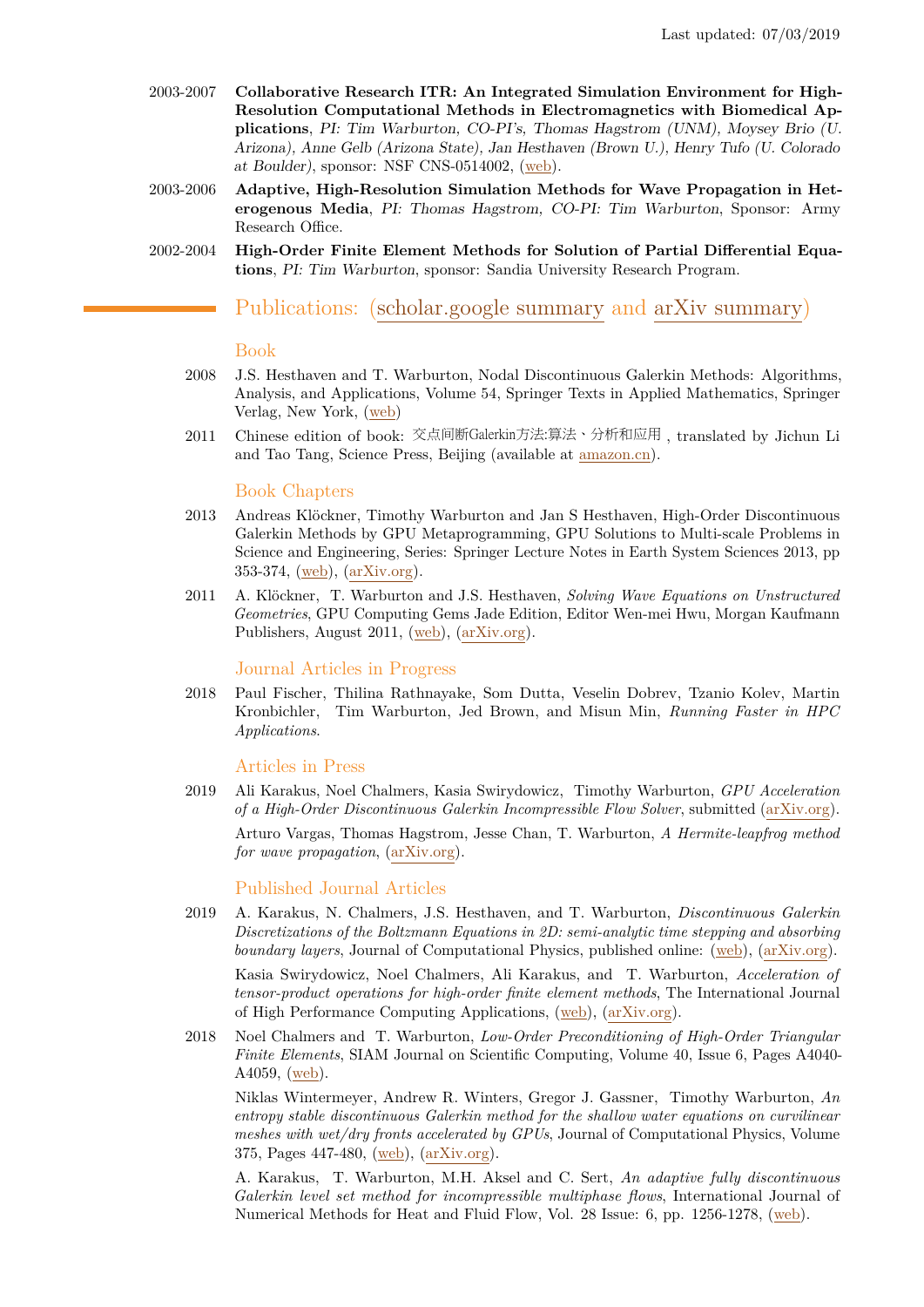2017 Jesse Chan, Russell J. Hewett, and T. Warburton, *Weight-adjusted discontinuous Galerkin methods: wave propagation in heterogeneous media*, SIAM Journal on Scientific Computing Volume 39, Issue 6, pp. A293–A2961,[\(web\)](https://doi.org/10.1137/16M1089186),[\(arXiv.org\)]( http://arxiv.org/abs/1608.01944).

Daniel S. Abdi, Francis X. Giraldo, Emil M. Constantinescu, Lester E. Carr III, Lucas C. Wilcox, Timothy Warburton, *Acceleration of the Implicit-Explicit Non-hydrostatic Unified Model of the Atmosphere (NUMA) on Manycore Processors*, International Journal of High Performance Computing, [\(web\)](https://doi.org/10.1177/1094342017732395).

Jesse Chan, Russell J. Hewett, and T. Warburton, *Weight-adjusted discontinuous Galerkin methods: curvilinear meshes*, SIAM Journal on Scientific Computing Volume 39 (6), A2395- A2421, [\(web\)](https://doi.org/10.1137/16M1089198),  $\{arXiv.org\}$ .

Jesse Chan, T. Warburton, *On the penalty stabilization mechanism for first order discontinuous Galerkin formulations*, Computers & Mathematics with Applications, Volume 74, Issue 12, pp. 3099–3110, [\(web\)](https://doi.org/10.1016/j.camwa.2017.08.003), [\(arXiv.org\)](https://arxiv.org/abs/1611.00102).

Axel Modave, Andreas Atle, Jesse Chan, Tim Warburton, *High-order absorbing boundary conditions with corner/edge compatibility for GPU-accelerated discontinuous Galerkin wave simulations*, International Journal for Numerical Methods in Engineering, Volume 112, Issue 11, pp. 1659-1686, [\(web\)](http://dx.doi.org/10.1002/nme.5576), [\(arXiv.org\)](https://arxiv.org/abs/1610.05023).

Arturo Vargas, Jesse Chan, Thomas Hagstrom, Tim Warburton, *Variations on Hermite methods for wave propagation*, Communications in Computational Physics, Volume 22, Number 2, pp. 303–337, [\(web\)](http://dx.doi.org/10.4208/cicp.260915.281116a), [\(arXiv.org\)](http://arxiv.org/abs/1509.08012).

Jesse Chan and T. Warburton, *GPU-Accelerated Bernstein-Bezier Discontinuous Galerkin Methods for Wave Problems*,SIAM Journal on Scientific Computing, Volume 39, Issue 2, pp. A628–A654, [\(web\)](http://dx.doi.org/10.1137/15M1053542), [\(arXiv.org\)](http://arxiv.org/abs/1512.06025).

Jesse Chan, Russell J. Hewett, Zheng Wang, and T. Warburton, *Reduced storage nodal discontinuous Galerkin methods on semi-structured prismatic meshes*, Computers and Mathematics with Applications, Volume 73, pp. 775–793, [\(web\)](http://dx.doi.org/10.1016/j.camwa.2017.01.010), [\(arXiv.org\)](http://arxiv.org/abs/1607.03399).

D.S. Abdi, L. Wilcox, T. Warburton, F.X. Giraldo, *A GPU-accelerated continuous and discontinuous Galerkin non-hydrostatic atmospheric model*, International Journal for High-Performance Computing Applications, [\(web\)](http://dx.doi.org/10.1177/1094342017694427). Francis Giraldo's website for the OCCA accelerated NUMA code: [\(web\)](http://frankgiraldo.wix.com/mysite).

2016 Jean-Francois Remacle, Rajesh Gandham, Timothy Warburton, *GPU accelerated spectral finite elements on all-hex meshes*, Journal of Computational Physics, Volume 324, pp.  $246 - 257$ ,  $(web)$ ,  $(arXiv.org)$ .

A. Karakus, T. Warburton, M.H. Aksel, and C. Sert, *A GPU accelerated level set reinitialization for an adaptive discontinuous Galerkin method*, Computers & Mathematics with Applications, Volume 72, Issue 3, August 2016, Pages  $755-767$ ,  $(\underline{\text{web}})$ .

Jesse Chan and T. Warburton *A short note on a Bernstein-Bezier basis for the pyramid*, SIAM Journal of Scientific Computing, Volume 38, Issue 4, pp. A2162-A2172, [\(web\)](http://dx.doi.org/10.1137/15M1036397), [\(arXiv.org\)](http://arxiv.org/abs/1508.05609).

Jesse Chan, Zheng Wang, Axel Modave, Jean-Francois Remacle, and T. Warburton, *GPUaccelerated discontinuous Galerkin methods on hybrid meshes*, Journal of Computational Physics, Volume 318, Pages 142-168, [\(web\)](http://dx.doi.org/10.1016/j.jcp.2016.04.003), [\(arXiv.org\)](http://arxiv.org/abs/1507.02557), [\(slides\)](http://www.math.vt.edu/people/jlchan/talks_posters/panacm2015.pdf).

Jesse Chan and T. Warburton, *Orthogonal Bases For Vertex-mapped Pyramids*, SIAM Journal of Scientific Computing, Volume 38, Issue 2, pp. A1146-A1170, [\(web\)](http://epubs.siam.org/doi/abs/10.1137/15M1011408), [\(arXiv.org\)](http://arxiv.org/abs/1502.07703), related SIAM CS&E talk by Jesse Chan: [\(web\)](http://www.caam.rice.edu/~jchan985/talks/siam_cse15.pdf).

A. Karakus, T. Warburton, M.H. Aksel and C. Sert, *A GPU Accelerated Adaptive Discontinuous Galerkin Method for Level Set Equation*, International Journal of Computational Fluid Dynamics, Volume 30, Issue 1, pp. 56-68, [\(web\)](http://www.tandfonline.com/doi/full/10.1080/10618562.2016.1155704).

Florian Kummer and T. Warburton, *Patch-recovery filters for curvature in discontinuous Galerkin-based level-set methods*, Communications in Computational Physics, Volume 19, Issue 2, pp. 329-353 [\(web\)](http://dx.doi.org/10.4208/cicp.191114.140715a), [\(arXiv.org\)](http://arxiv.org/abs/1501.02900).

Cheng Chen, Zheng Wang, Deepak Majeti, Nick Vrvilo, Timothy Warburton, Vivek Sarkar, and Gang Li, *Optimization of Lattice Boltzmann Simulation by GPU Parallel Computing and the Application in Reservoir Characterization*, Society of Petroleum Engineers Journal, Volume 21, Issue 4, pp. 1425âĂŞ1435. SPE-179733-PA, [\(web\)](http://dx.doi.org/10.2118/179733-PA).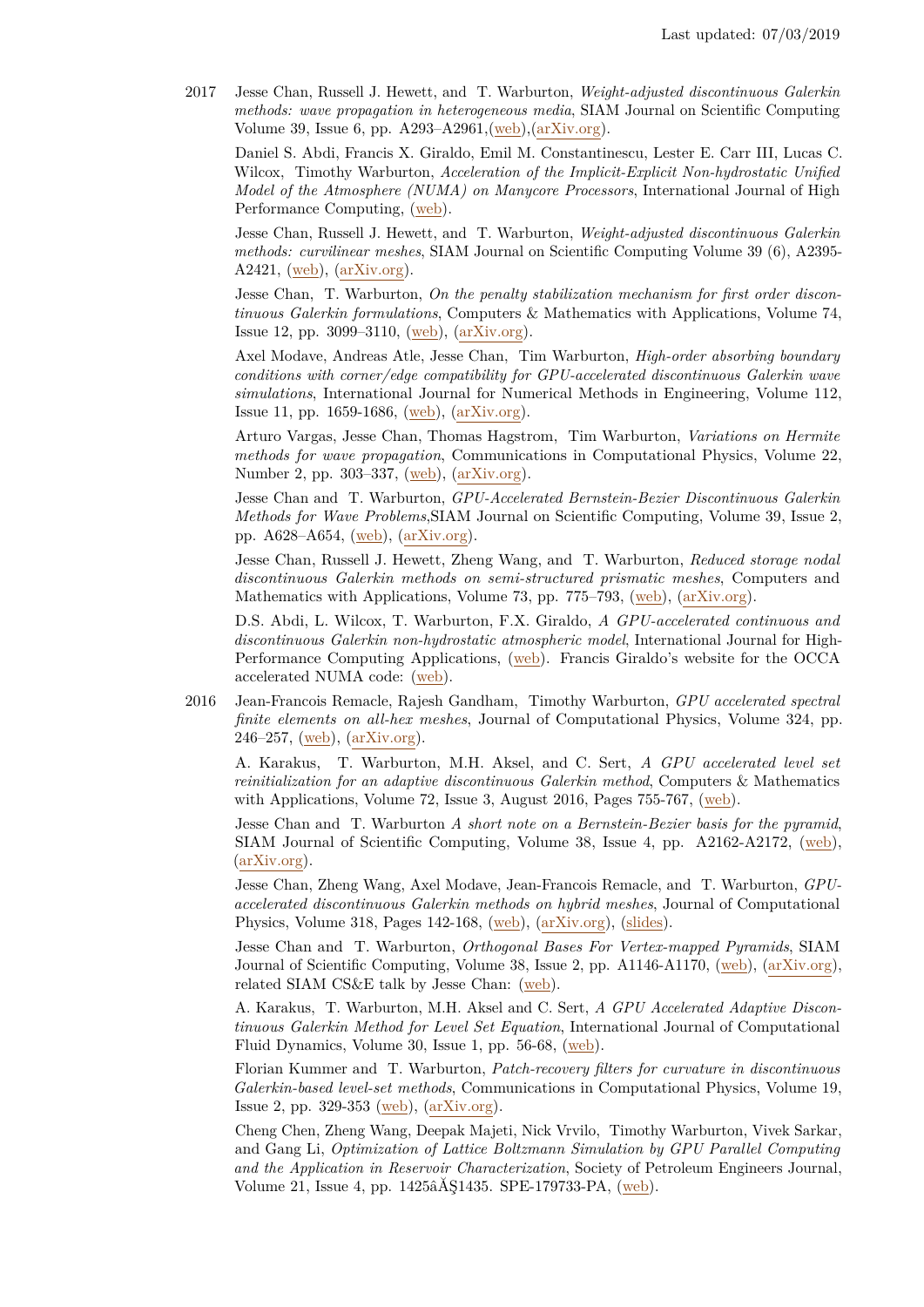A. Modave, A. St-Cyr, T. Warburton, *GPU performance analysis of a nodal discontinuous Galerkin method for acoustic and elastic models*, Computers & Geosciences, Volume 91, pp. 64-76, [\(web\)](http://dx.doi.org/10.1016/j.cageo.2016.03.008), [\(arXiv.org\)](http://arxiv.org/abs/1602.07997).

2015 Axel Modave, Amik St-Cyr, Wim A. Mulder, Tim Warburton, *A nodal discontinuous Galerkin method for reverse-time migration on GPU clusters*, Geophysical Journal International, Volume 203, Issue 2, pp. 1419-1435, [\(web\)](http://dx.doi.org/10.1093/gji/ggv380), [\(arXiv.org\)](http://arxiv.org/abs/1506.00907).

S. Fahrenholtz, T. Moon, M. Franco, D. Medina, J. D. Hazle, R. J. Stafford, F. Maier, S. Danish, A. Gowda, A. Shetty, T. Warburton, and D. Fuentes, *A Model Evaluation Study for Treatment Planning of Laser Induced Thermal Therapy*, International Journal of Hyperthermia, Volume 31, Issue 7, [\(web\)](http://www.tandfonline.com/doi/full/10.3109/02656736.2015.1055831), [\(related slides\)](http://www.cl.eps.manchester.ac.uk/medialand/maths/pdfs/events/anahpc13%20Tim%20Warburton%20presentation%20slides.pdf)

Jesse Chan and T. Warburton, *A Comparison of High-Order Lagrange Interpolation Nodes for the Pyramid*, SIAM Journal on Scientific Computing, Volume 37, Issue 5, pp. A2151-2170, 2015, [\(web\)](http://epubs.siam.org/doi/abs/10.1137/141000105), [\(arXiv.org\)](http://arxiv.org/abs/1412.4138).

R. Gandham, D.S. Medina and T. Warburton, *GPU Accelerated Discontinuous Galerkin Methods for Shallow Water Equations*, Communications in Computational Physics, Volume 18, Issue 1, pp. 37-64, [\(web\)](http://dx.doi.org/10.4208/cicp.070114.271114a), [\(arXiv.org\)](http://arxiv.org/abs/1403.1661).

Shelvean Kapita, Peter Monk, and Timothy Warburton, *Residual based adaptivity and PWDG methods for the Helmholtz equation*, SIAM Journal on Scientific Computing, Volume 37 Issue 3, pp. A1525-A1553, [\(web\)](http://epubs.siam.org/doi/abs/10.1137/140967696), [\(arXiv.org\)](http://arxiv.org/abs/1405.1957).

Jesse Chan and T. Warburton, hp*-finite element trace inequalities for the pyramid*, Computers and Mathematics with Applications, Volume 69, Issue 6, pp. 510-517, [\(web\)](http://www.sciencedirect.com/science/article/pii/S0898122115000358).

- 2013 T. Warburton, *A Low Storage Curvilinear Discontinuous Galerkin Method for Wave Problems*, SIAM Journal on Scientific Computing, Volume 35, Number 4, pp. A1987-A2012, [\(web\)](http://dx.doi.org/10.1137/120899662).
- 2011 A. Klöckner, T. Warburton, J.S. Hesthaven, *Viscous Shock Capturing in a Time-Explicit Discontinuous Galerkin Method*, Mathematical Modelling of Natural Phenomena, Volume 6, Issue 3, pp. 57-83, [\(web\)](http://dx.doi.org/10.1051/mmnp/20116303 ), [\(arXiv.org\)](http://arxiv.org/abs/1102.3190).

C. Carstensen, R.H.W. Hoppe , N. Sharma, and T. Warburton, *Adaptive Hybridized Discontinuous Galerkin Interior Penalty Methods for H(curl)-elliptic problem*, Numerical Mathematics: Theory, Methods and Applications, Volume 4, pp. 13-27, [\(web\)](http://www.global-sci.org/nmtma/readabs.php?vol=4&no=1&doc=13&year=2011&ppage=37).

2010 Nico Gödel, Steffen Schomann, Tim Warburton, and Markus Clemens, *GPU Accelerated Adams-Bashforth Multirate Discontinuous Galerkin Simulation of High Frequency Electromagnetic Fields*, IEEE Transactions on Magnetics, Volume 46, No. 8, pp. 2735-2738,  $(\underline{\text{web}}).$ 

S. Schomann, N. Gödel, T. Warburton, and M. Clemens, *Local Time-stepping Techniques Using Taylor Expansion for Modeling Wave Propagation with Discontinuous Galerkin FEM*, IEEE Transactions on Magnetics, Volume 46, No. 8, pp. 3504-3507, [\(web\)](http://dx.doi.org/10.1109/TMAG.2010.2043656).

N. Gödel, N. Nunn, T. Warburton, and M. Clemens, *Accelerating Multi GPU Based Discontinuous Galerkin FEM Computations for Electromagnetic Radio Frequency Problems*, Applied Computational Electromagnetic Society Journal, Volume 25, No. 4, pp. 331-338.

N. Gödel, N. Nunn, T. Warburton, and M. Clemens, *Scalability of Higher-Order Discontinuous Galerkin FEM Computations for Solving Electromagnetic Wave Propagation Problems on GPU Clusters*, IEEE Transactions on Magnetics, Volume 46, Number 8, [\(web\)](http://ieeexplore.ieee.org/xpls/abs_all.jsp?arnumber=5513006).

Thomas Hagstrom, Timothy Warburton, and Dan Givoli, *Radiation Boundary Conditions for Time-dependent Waves Based on Complete Plane Wave Expansions*, Journal of Computational and Applied Mathematics, Volume 234, Issue 6, pp.  $1988-1995$ , [\(web\)](http://dx.doi.org/10.1016/j.cam.2009.08.050).

2009 A. Klöckner, T. Warburton, J. Bridge, and J.S.Hesthaven, *Nodal Discontinuous Galerkin Methods on Graphics Processors*, Journal of Computational Physics, Volume 228, Issue 21, pp. 7863-7882, [\(web\)](http://dx.doi.org/10.1016/j.jcp.2009.06.041), [\(arXiv.org\)](http://arxiv.org/abs/0901.1024).

T. Hagstrom and T. Warburton, *Complete Radiation Boundary Conditions: minimizing the long time error growth of local methods*, SIAM Journal on Numerical Analysis, Volume 47, Issue 5, pp. 3678-3704, [\(web\)](http://dx.doi.org/10.1137/090745477).

Annalisa Buffa, Ilaria Perugia, and Tim Warburton, *The mortar-discontinuous Galerkin method for the 2D Maxwell eigenproblem*, Journal of Scientific Computing, Volume 40, pp. 86-114, [\(web\)](http://dx.doi.org/10.1007/s10915-008-9238-0).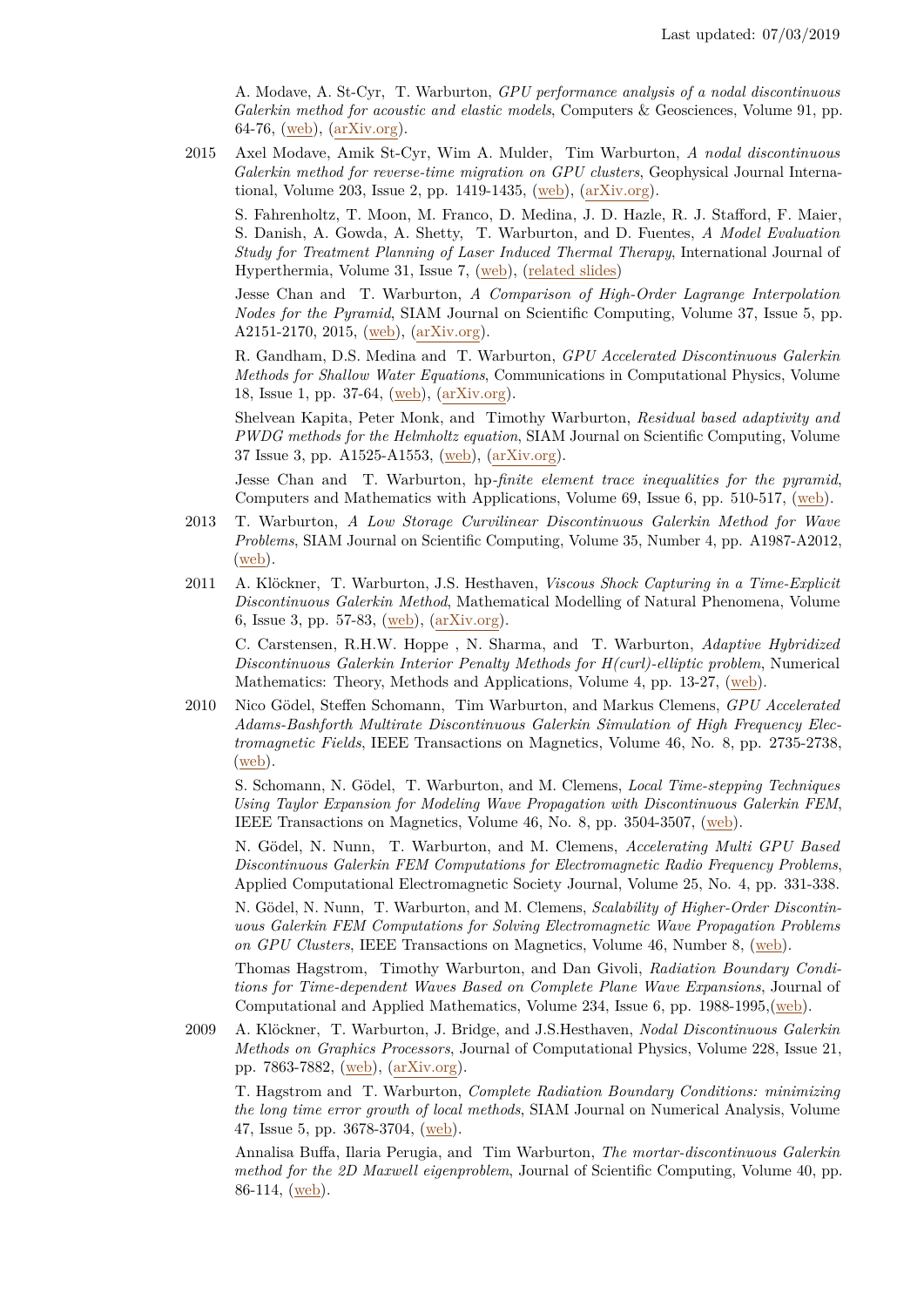T. Binford, D.P. Nicholls, N. Nigam, and T. Warburton, *Exact Non-Reflecting Boundary Conditions on General Domains and hp-Finite Elements*. Journal of Scientific Computing, Volume 39, Number 2, pp. 265-292, [\(web\)](http://10.1007/s10915-008-9263-z).

2008 R.H.W. Hoppe, G. Kanschat, and T. Warburton, *Convergence Analysis of an Adaptive Interior Penalty Discontinuous Galerkin Method*. SIAM Journal on Numerical Analysis, Volume 47, Issue 1, pp. 534-550, [\(web\)](http://dx.doi.org/10.1137/070704599).

T. Warburton and T. Hagstrom, *Taming the CFL Number for Discontinuous Galerkin Methods on Structured Meshes*, SIAM Journal on Numerical Analysis, Volume 46, Issue 6, pp. 3151-3180, [\(web\)](http://dx.doi.org/10.1137/060672601).

Allan P. Engsig-Karup, Jan S. Hesthaven, Harry B. Bingham, and T. Warburton, *DG-FEM Solution for Nonlinear Wave-structure Interaction Using Boussinesq-type Equations*, Coastal Engineering, Volume 55, Issue 3, pp.  $197-208$ ,  $(web)$ .

2007 F.X. Giraldo and T. Warburton, *A high-order Triangular Discontinuous Galerkin Oceanic Shallow Water Model*, International Journal of Numerical Methods in Fluids, Volume 56 Issue 7, pp. 899-925, [\(web\)](http://dx.doi.org/10.1002/fld.1562).

Hayder Salman, Jan Hesthaven, Tim Warburton, and George Haller, *Predicting transport by Lagrangian coherent structures with a high-order method*, Theoretical and Computational Fluid Dynamics, Vol. 21, No. 1, pp. 39-58, [\(web\)](http://dx.doi.org/10.1007/s00162-006-0031-0).

2006 T. Warburton, *An Explicit Construction for Interpolation Nodes on the Simplex*, Journal of Engineering Mathematics, Volume 56, Number 3, pp. 247-262, [\(web\)](http://dx.doi.org/10.1007/s10665-006-9086-6).

T. Warburton and M. Embree, *On the Role of the Penalty in the Local Discontinuous Galerkin Method for Maxwell's Eigenvalue Problem*, Computer Methods Applied Mechanical Engineering, Vol 195, Issues 25-28, pp. 3205-3223, [\(web\)](http://dx.doi.org/10.1016/j.cma.2005.06.011).

- 2005 F.X. Giraldo and T. Warburton, *A Nodal Triangle-based Spectral Element Method for the Shallow Water Equations on The Sphere*, Journal of Computational Physics, Vol 207, Issue 1, pp. 129-150, [\(web\)](http://dx.doi.org/10.1016/j.jcp.2005.01.004).
- 2004 J.S. Hesthaven and T. Warburton, *Discontinuous Galerkin Methods for the Time-Domain Maxwell's Equations*, Applied Computational Electromagnetics Society Newsletter, Vol. 19, No. 1.

Thomas Hagstrom and Tim Warburton, *A New Auxiliary Variable Formulation of High-Order Local Radiation Boundary Conditions: Corner Compatibility Conditions and Extensions to First Order Systems*, Wave Motion, Vol. 39, 327-338, [\(web\)](http://dx.doi.org/10.1016/j.wavemoti.2003.12.007).

J.S. Hesthaven and T. Warburton, *High-Order Nodal Discontinuous Galerkin Methods for the Maxwell's Eigenvalue Problem*, Phil. Trans. R. Soc. Lond. A, Vol 362, pp.493-524, [\(web\)](http://www.jstor.org/stable/4142350).

J.S. Hesthaven and T. Warburton, *High-Order Accurate Methods for Time Domain Electromagnetics*, Computer Modeling Engineering Science, 5(5), 395-408, [\(web\)](http://dx.doi.org/10.3970/cmes.2004.005.395).

- 2003 T. Warburton and J.S. Hesthaven, *On the Constants in hp-Finite Element Trace Inverse Inequalities*, Computer Methods Applied Mechanical Engineering, Vol. 192, No. 25, pp.  $2765-2774, (web).$  $2765-2774, (web).$  $2765-2774, (web).$
- 2002 P. Dutta, T.C. Warburton and A. Beskok, *Electroosmotic Flow Control in Complex Micro-Geometries*, Journal of Microelectromechanical Systems, 11:36-44, [\(web\)](http://dx.doi.org/10.1109/84.982861).

P. Dutta, T.C. Warburton and A. Beskok, *Numerical Simulation of Mixed Electroosmotic/Pressure Driven Flows in Complex Micro-Geometries*, Journal of Numerical Heat Transfer, Vol 41, 2:131-148.

J.S. Hesthaven and T. Warburton, *Nodal High-Order Methods on Unstructured Grids, I. Time-Domain Solution of Maxwell's Equations*, Journal of Computational Physics, Vol. 181, No. 1, pp. 186-221, [\(web\)](http://dx.doi.org/10.1006/jcph.2002.7118).

F.X. Giraldo, J.S. Hesthaven, and T. Warburton, *Nodal High-Order Discontinuous Galerkin Method for the Spherical Shallow Water Equations*, Journal of Computational Physics, Vol. 181, No. 2, pp. 499-525, [\(web\)](http://dx.doi.org/10.1006/jcph.2002.7139).

2001 A. Beskok and T.C. Warburton, *An Unstructured hp Finite Element Scheme for Fluid Flow and Heat Transfer in Moving Domains*, Journal of Computational Physics, Vol. 174, 2:492-509, [\(web\)](http://dx.doi.org/10.1006/jcph.2001.6885).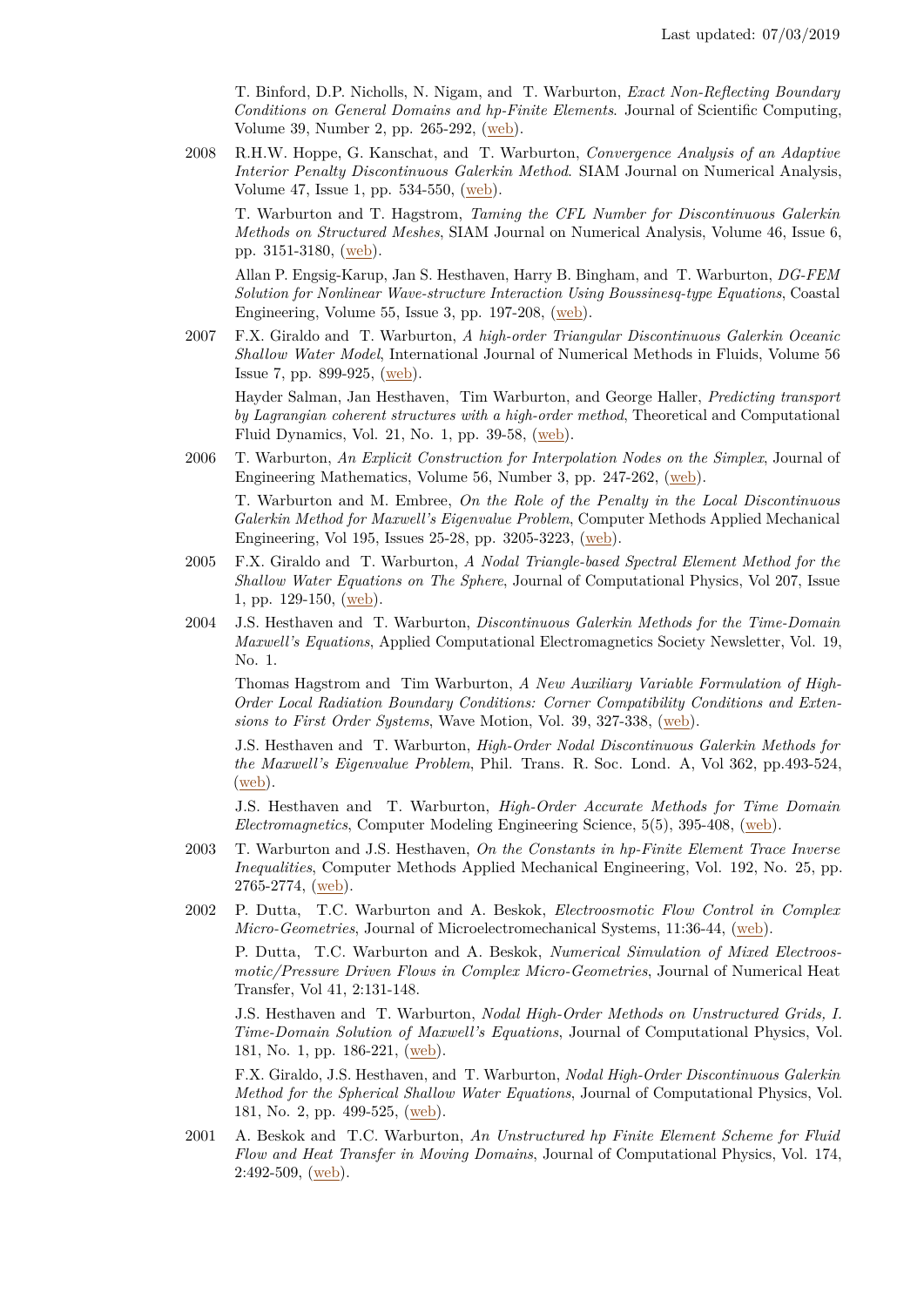A. Beskok and T.C. Warburton, *Arbitrary Lagrangian Eulerian Analysis of a Bidirectional Micro-Pump Using Spectral Elements*, International Journal of Computational Engineering Science, Volume 2, [\(web\)](http://dx.doi.org/10.1142/S1465876301000234).

2000 T. Warburton, L. Pavarino and J.S. Hesthaven, *A Pseudo-Spectral Scheme for the Incompressible Navier-Stokes Equations Using Unstructured Nodal Elements*, Journal of Computational Physics, 164:1-21, [\(web\)](http://dx.doi.org/10.1006/jcph.2000.6587).

L.F. Pavarino and T. Warburton, *Overlapping Schwarz Methods for Unstructured Spectral Elements*, Journal of Computational Physics, 160:298-317, [\(web\)](http://dx.doi.org/10.1006/jcph.2000.6463).

1999 R.M. Kirby, T.C. Warburton, I. Lomtev, and G.E. Karniadakis, *A Discontinuous Galerkin Spectral/hp Method on Hybrid Grids*, Journal of Applied Numerical Mathematics, 33:393-405,  $(**web**)$ .

T. Warburton and G. Karniadakis, *A Discontinuous Galerkin Method for the Viscous MHD Equations*, Journal of Computational Physics, 152:608-641, [\(web\)](http://dx.doi.org/10.1006/jcph.1999.6248).

T.C. Warburton, S.J. Sherwin, and G.E. Karniadakis, *Spectral Basis Functions for 2D Hybrid hp Elements*, SIAM Journal on Scientific Computation, Volume 20, 5:1671-1695.

T. Warburton, I. Lomtev, Y. Du, S. Sherwin and G. Karniadakis, *Galerkin and Discontinuous Galerkin Spectral/hp Methods*, Special edition of *Spectral, Spectral Element, and hp Methods in CFD* in Computer Methods in Applied Mechanics and Engineering, 175:343-359, [\(web\)](http://dx.doi.org/10.1016/S0045-7825(98)00360-0).

#### Articles in Conference Proceedings

2017 Arturo Vargas, Jesse Chan, Thomas Hagstrom, Timothy Warburton, *GPU Acceleration of Hermite Methods for the Simulation of Wave Propagation*, Spectral and High Order Methods for Partial Differential Equations ICOSAHOM 2016, pp. 357–368, [\(web\)](https://doi.org/10.1007/978-3-319-65870-4_25), [\(arXiv.org\)](https://arxiv.org/abs/1609.09841).

Axel Modave, Andreas Atle, Jesse Chan, and Tim Warburton, *A nodal discontinuous Galerkin method with high-order absorbing boundary conditions and corner/edge compatibility*, Proceedings of WAVES 2017, the 13th International Conference on Mathematical and Numerical Aspects of Wave Propagation, May 2017, [\(web\)](https://hal.archives-ouvertes.fr/hal-01573689).

- 2016 Andreas Klöckner, Lucas Wilcox, and Tim Warburton, *Array Program Transformation with Loo.py by Example: High-Order Finite Elements*, Proceedings of the 3rd ACM SIGPLAN International Workshop on Libraries, Languages, and Compilers for Array Programming (ARRAY 2016), pp. 9-16, [\(arXiv.org\)](https://arxiv.org/abs/1604.08501), [\(web\)](http://conf.researchr.org/home/pldi-2016).
- 2015 R. Rahaman, D. Medina, A. Lund, J. Tramm, T. Warburton, and A. Siegel, *Portability and Performance of Nuclear Reactor Simulations on Many-Core Architectures.* Proceedings of the 3rd International Conference on Exascale Applications and Software. University of Edinburgh, [\(web\)](http://www.easc2015.ed.ac.uk/sites/default/files/attachments/EASC15Proceedings.pdf).

Jesse Chan, Zheng Wang, Axel Modave, J.F. Remacle, and T. Warburton, *Low-memory discontinuous Galerkin methods for wave propagation on hybrid meshes*, Computational Engineering, MFO Technical Report 43/2015, pp. 20-21, [\(web\)](https://www.mfo.de/document/1540/preliminary_OWR_2015_43.pdf).

David S. Medina, Amik St-Cyr, and Timothy Warburton, *High-order finite differences on multi-threaded architectures using OCCA*, Spectral and High Order Methods for Partial Differential Equations, ICOSAHOM 2014, Lecture Notes in Computational Science and Engineering, [\(web\)](http://www.springer.com/us/book/9783319197999), [\(arXiv.org\)](http://arxiv.org/abs/1410.1387)

A. Modave, A. St-Cyr, T. Warburton, W. A. Mulder, *Accelerated Discontinuous Galerkin Time-Domain Simulations for Seismic Wave Propagation*, extended abstract accepted to EAGE 2015, [\(web\)](http://www.earthdoc.org/publication/publicationdetails/?publication=81045).

2012 Andreas Klöckner (joint with Timothy Warburton & Jan S. Hesthaven), *Tools and Methods for Discontinuous Galerkin Solvers on Modern Computer Architectures*, On The Theory and Applications of Discontinuous Galerkin Methods, MFO Technical Report 10/2012,  $(**web**)$ .

T. Warburton, *Aspects of the a priori convergence analysis for the low storage curvilinear discontinuous Galerkin method*, On the Theory and Applications of Discontinuous Galerkin Methods, MFO Technical Report 10/2012, 2012, [\(web\)](http://www.mfo.de/document/1208a/OWR_2012_10.pdf).

2011 N. Gödel, T. Warburton and M. Clemens, *Modeling Effects of Electromagnetic Waves on Thin Wires with a High-Order Discontinuous Galerkin Method*, Spectral and High Order Methods for Partial Differential Equations, Lecture Notes in Computational Science and Engineering, Volume 76, pages 209-218, [\(web\)](http://dx.doi.org/10.1007/978-3-642-15337-2_18).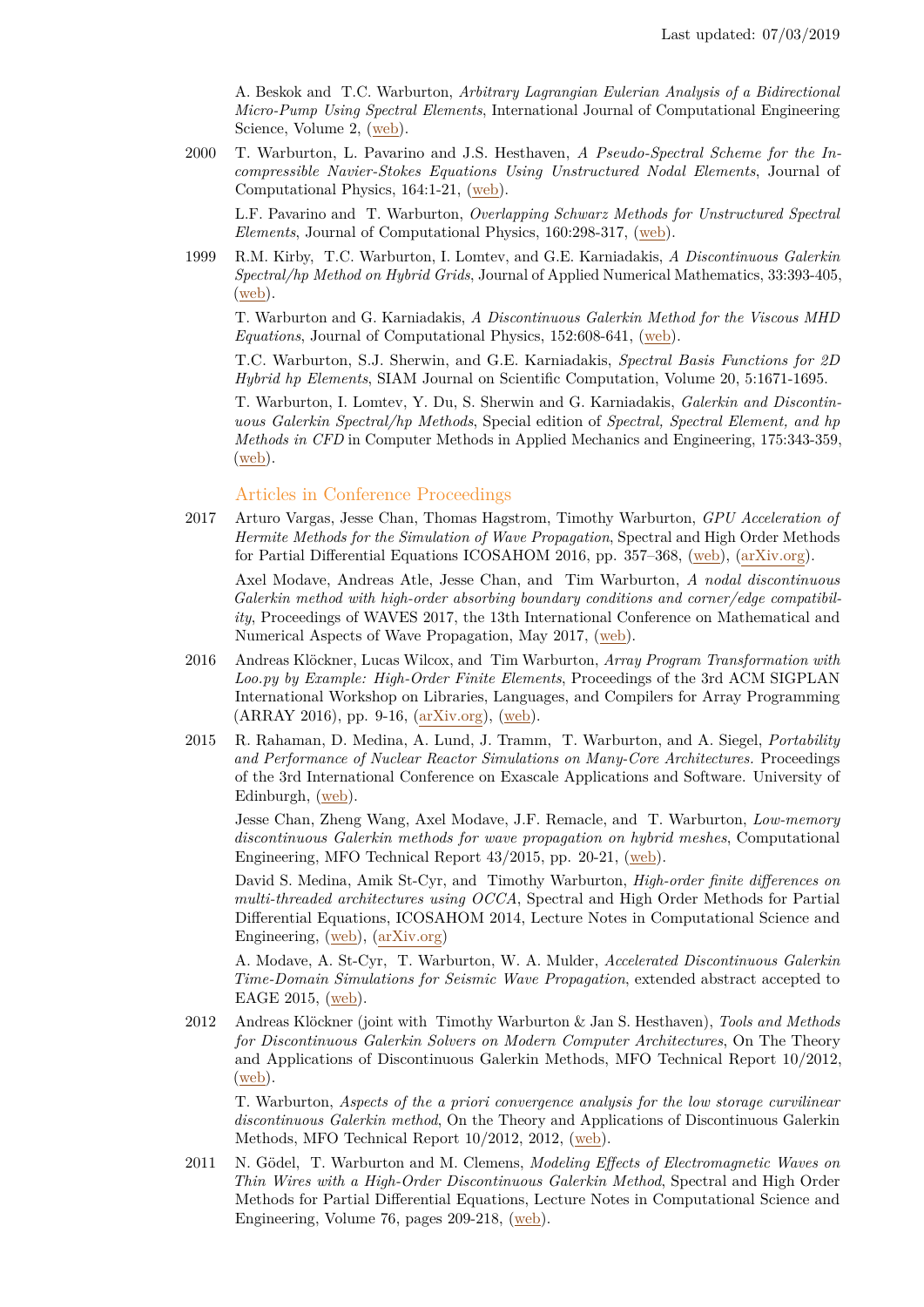2010 T. Warburton, *A low storage curvilinear discontinuous galerkin time-domain method for electromagnetics*, Electromagnetic Theory (EMTS), 2010 URSI International Symposium on, pp. 996–999, IEEE, [\(web\)](http://dx.doi.org/10.1109/URSI-EMTS.2010.5637392).

Xin Wang, William W. Symes and Tim Warburton, *Comparison of discontinuous Galerkin and finite difference methods for time domain acoustics*, SEG Technical Program Expanded Abstracts, Volume 29, Number 1, 3060–3065.

Carsten Burstedde, Omar Ghattas, Michael Gurnis, Tobin Isaac, Andreas Klöckner, Georg Stadler, Tim Warburton, and Lucas C. Wilcox, *Extreme-Scale AMR*. ACM IEEE SC Conference Series. Finalist paper for the Gordon Bell Prize 2010, [\(web\)](http://dx.doi.org/10.1109/SC.2010.25).

2009 S. Chun, H. Haddar, J.S. Hesthaven, A. Klöckner, T. Warburton, and L. Wilcox, *Overcoming Performance Bottlenecks in DG-FEM for EM Problems*. Proceedings of 9th International Conference on Mathematical and Numerical Aspects of Wave Propagation, Pau, France, pp. 80-81.

N. Gödel, S. Schomann, T. Warburton, and M. Clemens, *GPU Accelerated Adams-Bashforth Multirate Discontinuous Galerkin Simulation of High Frequency Electromagnetic Fields*, 17th Conference on the Computation of Electromagnetics Fields (COMPUMAG 2009), Florianopolis, Brazil, Two page abstract.

N. Gödel, N. Nunn, T. Warburton, and M. Clemens, *Scalability of Higher-Order Discontinuous Galerkin FEM Computations for Solving Electromagnetic Wave Propagation Problems on GPU Clusters*, 17th Conference on the Computation of Electromagnetics Fields (COMPUMAG 2009), Florianopolis, Brazil, Two page abstract.

S. Schomann, N. Gödel, T. Warburton, and M. Clemens, *Local Time-stepping Techniques Using Taylor Expansion for Modeling Wave Propagation with Discontinuous Galerkin FEM*, 17th Conference on the Computation of Electromagnetics Fields (COMPUMAG 2009), Florianopolis, Brazil, Two page abstract.

N. Gödel, T. Warburton, M. Clemens, *GPU Accelerated Discontinuous Galerkin Methods for Electromagnetic Radio-Frequency Problems*, IEEE International Symposium on Antennas & Propagation and USNC/URSI National Radio Science Meeting (IEEE APS-URSI 2009), Charleston, USA, Full paper accepted for presentation.

N. Gödel, S. Schomann, T. Warburton, and M. Clemens, *Local Timestepping Discontinuous Galerkin Methods for Electromagnetic RF Field Problems*, 3rd European Conference on Antennas and Propagation, pages 2149-2153, [\(web\)](http://ieeexplore.ieee.org/xpls/abs_all.jsp?arnumber=5068043&tag=1).

2008 J.S. Hesthaven, T. Warburton, C. Chauviere and L. Wilcox. *High-order discontinuous Galerkin methods for computational electromagnetics and uncertainty quantification*. In Proceedings of 7th International Conference on Scientific Computing in Electrical Engineering (SCEE 2008), Helsinki University of Technology, Helsinki, Finland, [\(web\)](http://dx.doi.org/10.1007/978-3-642-12294-1_50).

Ronald H. W. Hoppe (joint with Guido Kanschat & Tim Warburton), *Convergence Analysis of an Adaptive Interior Penalty Discontinuous Galerkin Method*, MFO Report Non-standard Finite Element Methods, No. 36/2008 [\(web\)](#page-0-0).

Timothy Warburton, *Accelerating the Discontinuous Galerkin Time-Domain Method*, MFO Report Non-standard Finite Element Methods, No. 36/2008 [\(web\)](#page-0-0).

2007 T. Hagstrom, and T. Warburton, *On Complete Radiation Boundary Conditions and Optimal Absorbing Layers*, 8th International Conference on Mathematical and Numerical Aspects of Waves, [\(web\)](https://www.waves2007.org/).

T. Warburton, and Thomas Hagstrom, *Taming the CFL Condition for Discontinuous Galerkin in Two-Dimensions*, 8th International Conference on Mathematical and Numerical Aspects of Waves, [\(preprint\)](https://www.caam.rice.edu/~timwar/WarburtonWaves07.pdf).

T. Warburton, *A Survey of Discontinuous Galerkin Methods for Time-Domain Electromagnetics*, Oberwolfach Conference on Computational Electromagnetism and Acoustics, [\(web\)](#page-0-0).

2005 T. Warburton, *Spurious Solutions and the Discontinuous Galerkin Methods on Nonconforming Meshes*, Proceedings of the 7th International Conference on Mathematical and Numerical Aspects of Wave Propagation, WAVES 2005, Providence, RI.

T. Hagstrom, D. Justo, and T. Warburton, *Solving scattering problems for Maxwell's equations using polygonal artificial boundaries*, Proceedings of the 7th International Conference on Mathematical and Numerical Aspects of Wave Propagation, WAVES 2005, pp. 71-73, Providence, RI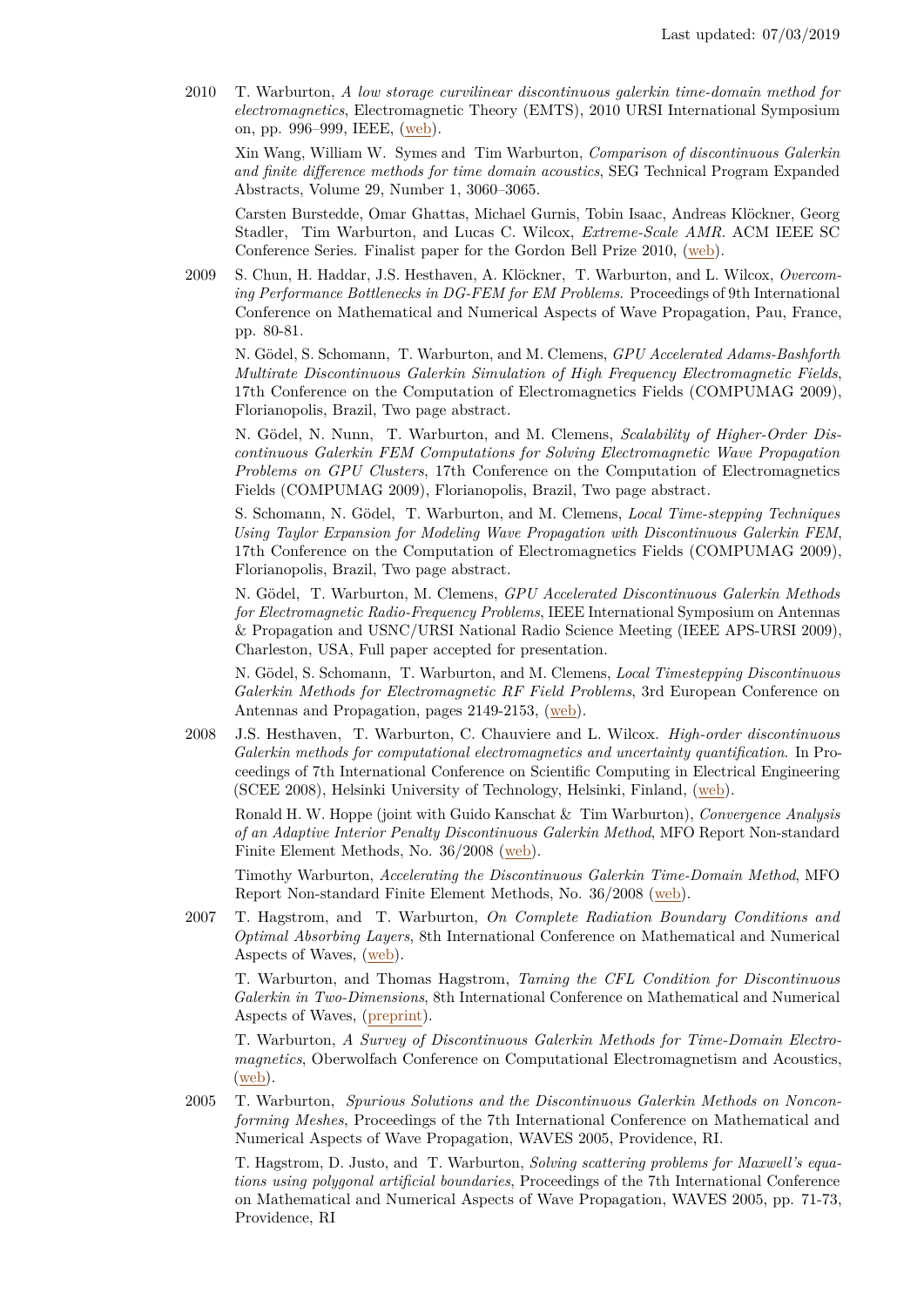2003 T. Hagstrom and T. Warburton, *High-Order Radiation Boundary Conditions for Time-Domain Electromagnetics Using An Unstructured Discontinuous Galerkin Method*, Accepted to the Second M.I.T. Conference on Computational Fluid and Solid Mechanics, Cambridge, Massachusetts.

C. Chauviere, J.S. Hesthaven, A. Kanevsky, and T. Warburton, *High-Order Localized Time Integration for Grid-Induced Stiffness*, Accepted to the Second M.I.T. Conference on Computational Fluid and Solid Mechanics, Cambridge, Massachusetts.

- 2002 J.S. Hesthaven and T. Warburton, *High-Order Unstructured Grid Methods for Time-Domain Electromagnetics*, Proceedings of 40th AIAA Aerospace Sciences Meeting and Exhibit, Reno, Nevada.
- 2001 J.S. Hesthaven and T. Warburton, *High-Order/Spectral Unstructured Grid Methods for the Time-Domain Solution of Maxwell's Equations*, Fourth International Workshop on Computational Electromagnetics in the Time-Domain: TLM/FDTD and Related Techniques, Nottingham, UK, C. Christopoulos (Eds), 47-53.
- 2000 T. Warburton, *Application of the Discontinuous Galerkin Method to Maxwell's Equations Using Unstructured Polymorphic hp-Finite Elements.*, Lecture notes in computational science and engineering, Volume 11, pages 451–458, Springer.
- 1999 P. Dutta and T.C. Warburton, and A. Beskok, *Numerical Modeling of Electrokinetically Driven Micro Flows*, Proceedings of ASME IMECE meeting, MEMS Vol 1, pp-467-474

Ph.D. Thesis & Technical Reports

- 2019 DOE ECP Milestone Report CEED-MS25, *Public release of CEED 2.0.*, J. Brown, A. Abdelfattah, V. Barra, V. Dobrev, Y. Dudouit, P. Fischer, T. Kolev, D. Medina, M. Min, T. Ratnayaka, C. Smith, J. Thompson, S. Tomov, V. Tomov, T. Warburton, [\(web\)](http://doi.org/10.5281/zenodo.2641316), [dxdoi.](https://doi.org/10.5281/zenodo.2641316) DOE ECP Milestone Report CEED-MS23, *Engage second wave ECP/CEED applications WBS*, J.-S. Camier, P. Fischer, A. Karakus, S. Kerkemeier, T. Kolev, Y.-H. Lan, D. Medina, E. Merzari, M. Min, A. Obabko, T. Ratnayaka, D. Shaver, A. Tomboulides, V. Tomov, T. Warburton,  $(web)$ ,  $(\frac{dx}{d\alpha}$ .
- 2018 DOE ECP Milestone Report CEED-MS20, *Performance tuning of CEED software and first wave apps*, S. Tomov, P. Bello-Maldonado. J. Brown. J.-S. Camier, V. Dobrev, J. Dongarra P.F. Fischer, A. Haidar, T. Kolev, E. Merzari, M. Min, A. Obabko, S. Parker, T. Ratnayaka, J. Thompson, A. Abdelfattah, V. Tomov, T. Warburton, [\(web\)](http://ceed.exascaleproject.org/docs/ceed-ms20-report.pdf), [\(dxdoi\)](http://dx.doi.org/10.5281/zenodo.2542350).

DOE ECP Milestone Report CEED-MS13, *Public release of CEED 1.0*, J. Brown, A. Abdelfata, J.-S. Camier, V. Dobrev, J. Dongarra, P. Fischer, A. Fisher, Y. Dudouit, A. Haidar, K. Kamran, T. Kolev, M. Min, T. Ratnayaka, M. Shephard, C. Smith, S. Tomov, V. Tomov, T. Warburton, [\(web\)](http://ceed.exascaleproject.org/docs/ceed-ms13-report.pdf), [\(dxdoi\)](http://dx.doi.org/10.5281/zenodo.2542343).

DOE ECP Milestone Report CEED-MS8, M. Min, J. Brown, V. Dobrev, P.F. Fischer, T. Kolev, D.S. Medina, E. Merzari, A. Obabko, S. Parker, R. Rahaman, S. Tomov, V. Tomov, and T. Warburton, *Initial Integration of CEED Software in ECP Applications*,  $(\underline{\text{web}}), (\underline{\text{dxdoi}}).$ 

- 2014 D.S. Medina, A. St-Cyr, and T. Warburton, *OCCA: a unified approach to multi-threading languages*, [\(arXiv.org\)](http://arxiv.org/abs/1403.0968)
- 2004 David M. Day, Ranjeet S. Patil, and T. Warburton, *Discontinuous Galerkin Discretizations Applied to Eigenvalue Problems on Non-Conforming Meshes*, CSRI Technical Report, Sandia National Laboratory.
- 1999 Ph.D Thesis *Spectral/hp Methods on Polymorphic Multi-Domains: Algorithms and Applications*, Brown University.

## Presentations

- 2019 Minisymposium talk: *libParanumal: portable highly optimized high-order finite element implementations for GPU computing*, North American High-Order Methods Conference, San Diego, California. [\(web\)](https://www.nahomcon19.sdsu.edu/), [\(abstracts\)](https://www.nahomcon19.sdsu.edu/wp-content/uploads/2019/05/small-proceedings-5_30_2019-compressed.pdf).
- 2018 Keynote talk: *On building an exascale-ready high-order finite element flow solver*, Mid-Atlantic Numerical Analysis Day at Temple University, Philadelphia, Pennsylvania, [\(web\)](https://math.temple.edu/events/conferences/na-day/abstract.html) Invited seminar talk: *GPU Accelerated High-order Discontinuous Galerkin Methods for Flow on a Sphere*, Nanjing University, Nanjing, China, [\(web\)](http://math.nju.edu.cn/academic_reports/435) .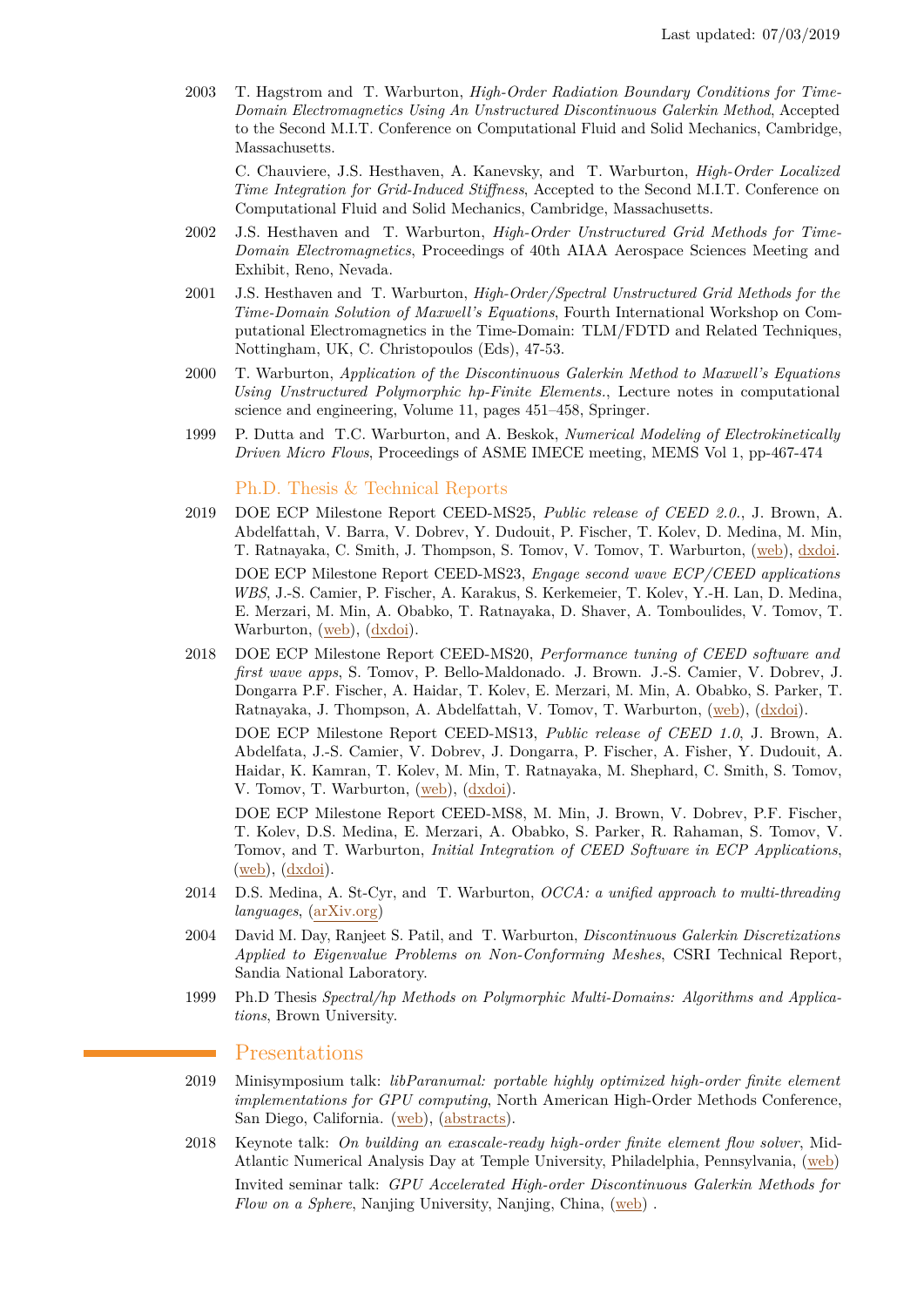Invited workshop talk: *GPU Accelerated High-order Discontinuous Galerkin Methods for Flow on a Sphere*, Workshop of Applied Mathematics and Computation in Atmosphere 2018, Shanghai, China, [\(web\)](http://amca2018.csp.escience.cn/dct/page/1) .

Workshop talk: *libParanumal: capabilities and performance analysis*, CEED Annual Meeting, University of Colorado at Boulder, Boulder, CO.

Invited minisymposium talk: *Low-order Preconditioning of High-order Triangular Finite Element Methods*, International Conference on Spectral and High-Order Methods, Imperial College, London, UK.

2017 Invited seminar talk: *GPU Accelerated Incompressible Flow Solvers*, UC Berkeley/Lawrence Berkeley National Lab Applied Mathematics Seminar, Berkeley, CA.

Invited workshop talk: *Holmes: High-Order Lightweight Mini-apps for Exploring Scalability*, Center for Efficient Exascale Discretization Annual Meeting, Lawrence Livermore National Lab., CA.

Invited workshop talk: *Holmes: High-Order Laboratory for Multi-threading @ Extreme Scale*, Center for Efficient Exascale Discretization Kick-off Meeting, Argonne National Lab,  $\Pi$ .

2016 Invited workshop keynote talk: *Portable Many-core Programming withâĂĺthe Open Concurrent Compute Abstraction (OCCA)*, Society of Exploration Geophysics High Performance Computing Workshop, Beijing (by telecon)

Invited industrial workshop talk: *Accelerated DG Time-domain Methods: sparse operators & radiation boundary conditions*, TOTAL Depth Imaging Project Workshop, Houston, TX.

Invited minisymposium talk: *Accelerating Discontinuous Galerkin Methods for Elastic Wave Propagation*, European Congress on Computational Methods in Applied Sciences and Engineering, Crete.

Short talk: *Numerical PDE Modeling with the Open Concurrent Compute Abstraction*, Advanced Research Computing High Performance Computing Day, Virginia Tech., Blacksburg, VA.

Seminar: *Open Concurrent Computing Abstraction: hands on*, Synergistic Environments for Experimental Computing Seminar, Virginia Tech., Blacksburg, VA.

Seminar: *Open Concurrent Computing Architecture: a hands on OCCA tutorial*, Matrix Analysis Seminar, Department of Mathematics, Virginia Tech., Blacksburg, VA.

Short talk: *Overview of Warburton Research Program*, Research Days, Department of Mathematics, Virginia Tech., Blacksburg, VA.

2015 Invited workshop talk: *ESPC-NUMA Research Project Update*, Annual Meeting, National Oceanographic Partnership Program, Arlington, VA. [project web page.](https://www.earthsystemcog.org/projects/espc-numa/)

Inaugural lecture: *Accelerating Computational Geophysics*, Inaugural John K. Costain Chair Lecture, College of Science Fall Roundtable, Virginia Tech., Blacksburg, VA, [article.](https://www.vtnews.vt.edu/articles/2015/11/110515-science-warburtonchair.html) Seminar: Accelerating Computational Geophysics, TOTAL E&P, Houston, TX.

Workshop tutorial: *OCCA: Portability Layer for Many-core Thread Programming*, copresented with David Medina, Rice Oil & Gas Workshop, Houston, TX, [slides.](http://libocca.org/talks/riceOG15.pdf)

Invited workshop talk: *OCCA: Unified Approach to Multi-threaded Languages*, ASCR Exascale Co-Design Program Meeting, Livermore, CA.

Invited colloquium: *Accelerating Computational Geophysics*, Math Department, Virginia Tech, Blacksburg, VA, [\(web\)](http://www.math.vt.edu/people/wfloyd/seminars/spring15/colloqfeb19.php).

2014 Invited workshop talk: *Accelerating Shallow Water Modeling*, IMA Hot Topics Workshop: Impact of Waves Along Coastlines, Institute for Mathematics and its Applications, University of Minnesota, MN, October 2014, [\(web\)](http://www.ima.umn.edu/2014-2015/SW10.14-17.14/?event_id=SW10.14-17.14).

Invited workshop talk: *OCCA: An Extensible Portability Layer for Many-Core Programming*, 43rd SPEEDUP Workshop on High-Performance Computing, University of Geneva, Switzerland, [\(web\)](http://www.speedup.ch/workshops/w43_2014.html).

Tutorial: OCCA2, Hess Corporation, Houston, TX.

Contributed minisymposium talk: *Accelerating High-order Methods*, International Conference on Spectral and High-order Methods (ICOSAHOM), Utah, [\(web\)](http://www.icosahom2014.org/images/submissions/abstracts/icosahom2014_submission_267.pdf).

Invited minisymposium talk: *Low Storage Curvilinear Discontinuous Galerkin Methods*, International Conference on Spectral and High-order Methods (ICOSAHOM), Utah, [\(web\)](http://www.icosahom2014.org/images/submissions/abstracts/icosahom2014_submission_264.pdf).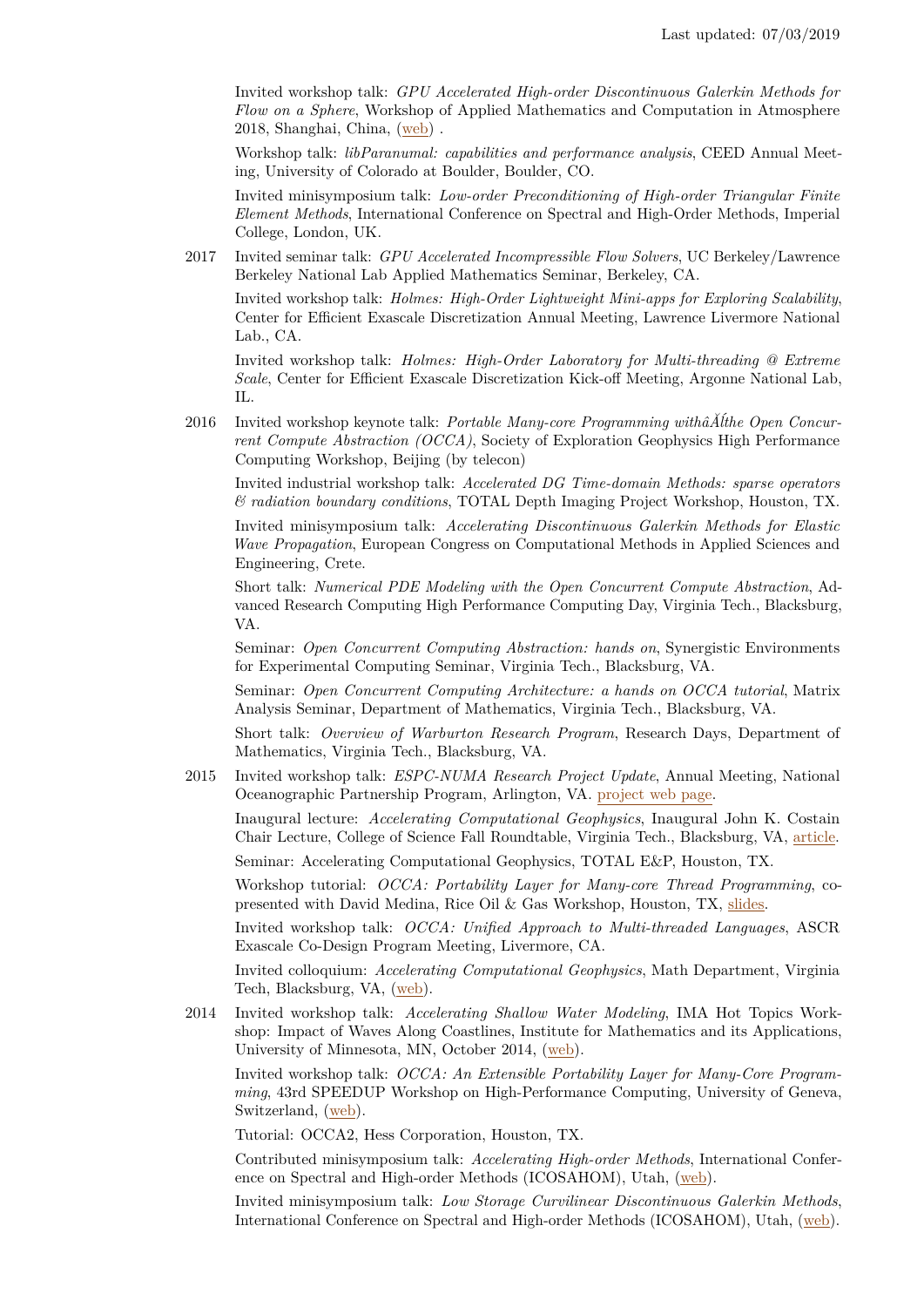Invited workshop talk: *OCCA: A Unified Approach to Multi-Threading Languages*, CESAR Hands-on Workshop, Argonne National Laboratory, IL.

Invited industrial seminar: *OCCA: A Unified Approach to Multi-Threading Languages*, High Performance Computing Seminar, BP, Houston, TX.

Invited workshop mini-talk: *OCCA: A Unified Approach to Multi-Threading Languages*, Algorithms and Abstractions for Assembly in PDE Codes, CSRI, Sandia National Lab, Albuquerque, NM, [\(web\)](https://computing-research.sandia.gov/?q=events/4).

Pre-workshop Tutorial: *OCCA: portability layer for many-core thread programming*, 2014 Oil & Gas HPC Workshop, Rice University, [\(web\)](http://rice2014.og-hpc.org/pre-workshop-events/).

Invited workshop talk: *Many-core Algorithms for High-order Finite Element Methods: when time to solution matters*, Advances in Numerical Algorithms and High Performance Computing, University College London, [\(web\)](http://www.maths.manchester.ac.uk/news-and-events/events/anahpc13/).

Invited workshop plenary: *Many-core Algorithms for High-order Finite Element Methods: when time to solution matters*, Scientific Computing Around Louisiana (SCALA 2014), Louisiana State University, Baton Rouge, Louisiana, [\(web\)](https://www.cct.lsu.edu/SCALA2014).

2013 Invited workshop talk: *Portability Layer for GPUs: OCCA and GNek*, Annual Review, Center for Exascale Simulation of Advanced Reactors, Argonne National Lab, IL, [\(web\)](http://cesar.mcs.anl.gov/).

Invited seminar: *Many-core Algorithms for High-order Finite Element Methods: when time to solution matters*, Scientific Computing Group Seminar, Division of Applied Mathematics, Brown University, Providence, RI,  $(web)$ .

Workshop talk: *Portable many-core programming model and high-order finite element methods*, Kick-off workshop for Advanced Air-Ocean-Land-Ice Global Coupled Prediction on Emerging Computational Architectures, Florida State University, Tallahassee, FL.

Invited colloquium: *Many-core Algorithms for High-order Finite Element Methods: when time to solution matters*, Mathematics Colloquium, Department of Mathematics, Florida State University, Tallahassee, FL, [\(web\)](http://www.math.fsu.edu/~mio/colloquium/schedule.math).

Invited seminar: *Many-core Algorithms for High-order Finite Element Methods: when time to solution matters*, SCAIM Seminar, Pacific Institute for the Mathematical Sciences, University of British Columbia, [\(web\)](http://www.pims.math.ca/scientific-event/130912-sstw).

Invited seminar: *Many-core Algorithms for High-order Finite Element Methods: when time to solution matters*, CSC Seminar, Mathematics Department, Simon Fraser University.

Invited minisymposium talk: *High-Order High-Throughput Numerical Methods for High-Contrast Seismic Imaging*, SIAM Conference on Mathematical & Computational Issues in the Geosciences, Padova, Italy, [\(web\)](http://meetings.siam.org/sess/dsp_talk.cfm?p=56441).

Invited minisymposium talk: *The Low-storage Curvilinear Discontinuous Galerkin Method*, Conference on the Mathematics of Finite Elements and Applications, Brunel University, Uxbridge, UK, [\(web\)](http://people.brunel.ac.uk/~icstmkw/draft_for_maf2013/ab2013_alphabetical_order_updated.pdf).

Invited industrial seminar: *DG* | !(*DG*) ?, Hess corporation, Houston, TX.

Invited workshop talk: *Discontinuous Galerkin Methods on Many-core Architectures*, Rice 2013 Oil & Gas High Performance Computing Workshop, Rice University, Houston, TX.

Invited minisymposium talk: *Discontinuous Galerkin Methods on Many-core Architectures*, Finite Elements in Flow Problems, special track of Advances in Computational Mechanics, [\(web\)](http://th70.tafsm.org/frontal/default.asp).

2012 Invited seminar: *The Rice Advanced SCALable Simulation Project*, Rice Space Physics Seminar, Physics Department, Rice University, Houston.

Invited keynote talk: *Evaluating Discontinuous Galerkin Methods on Many-core Architectures*, CADMOS Workshop on Large Scale Computing, EPFL, Lausanne, Switzerland, [\(web\)](http://www.cadmos.org/fr/cadmos-workshop-2012.html).

Invited workshop talk: *Evaluating Discontinuous Galerkin Methods on Many-core Architectures*, Workshop on PDE Software Frameworks, Münster, Germany, [\(web\)](http://pdesoft2012.uni-muenster.de/).

Invited industrial seminar: *An Overview of Discontinuous Galerkin Methods*, Shell Technology Center, Houston, TX.

Invited seminar: *Evaluating Discontinuous Galerkin Methods on Many-core Architectures*, NASC Seminar, Courant Institute of Mathematical Sciences, New York University, New York,  $(web)$ .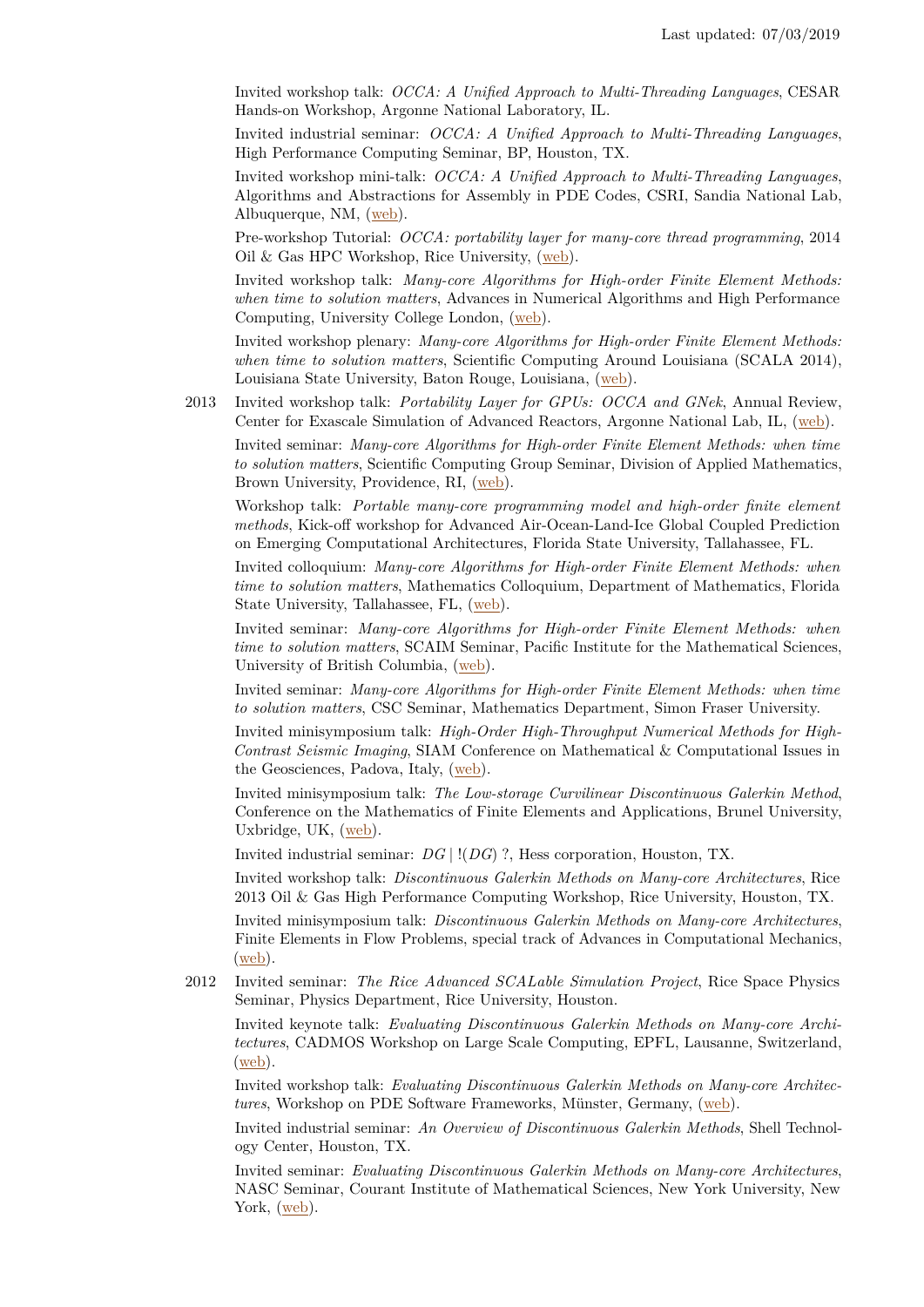Invited workshop talk: *GPU Accelerated Discontinuous Galerkin Methods*, Workshop on Theory and Applications of Discontinuous Galerkin Methods, Mathematisches Forschungsinstitut Oberwolfach, Germany, [\(web\)](http://www.mfo.de/occasion/1208a/www_view).

Invited workshop talk: *CESAR: Nek and Many-core*, Mathematics and Computer Science Division, Argonne National Laboratory, Chicago, USA.

2011 Invited seminar: *GPU Accelerated Discontinuous Galerkin Methods*, Scientific Computing Seminar, Division of Applied Mathematics, Brown University, Providence, RI, [\(web\)](http://www.dam.brown.edu/scicomp/seminars/250/).

Invited industrial seminar: *GPU Accelerated Discontinuous Galerkin Methods*, Shell Technology Center, Houston, TX.

Invited workshop talk: *GPU Accelerated Discontinuous Galerkin Methods*, Advances in Numerical Analysis and Scientific Computing, University of Houston, TX, [\(web\)](http://www.math.uh.edu/~pan/Hoppe/index.html).

Invited workshop talk: *CESAR: Nek and Many-core*, Mathematics and Computer Science Division, Argonne National Laboratory, Chicago, USA.

Invited talk: *GPU Accelerated Discontinuous Galerkin Methods*, Toward petaflop numerical simulation on parallel hybrid architectures, CEA-EDF-INRIA Summer School, INRIA Sophia Antipolis, France, [\(web\)](http://www-sop.inria.fr/manifestations/cea-edf-inria-2011/index_en.html).

Invited extended minisymposium talk: *GPU Accelerated Discontinuous Galerkin Methods*, Finite Element Methods in Flow Problems, Munich, Germany.

Contributed minisymposium talk: *GPU Accelerated Discontinuous Galerkin Methods*, SIAM Conference on Computational Science and Engineering, Reno, NV, [\(web\)](http://www.siam.org/meetings/cse11/).

2010 Invited speaker: *GPU Accelerated Discontinuous Galerkin Methods*, 6th International Workshop on Parallel Matrix Algorithms and Applications (PMAA10) University of Basel, Switzerland, [\(web\)](http://www.pmaa10.unibas.ch/).

Invited seminar: *The Rice University GPU-DG Project*, Mathematics and Computer Science Division, Argonne National Laboratory, Chicago, USA.

Invited talk: *Shockingly Fast and Accurate CFD Simulations*, NVIDIA Research Summit, part of the NVIDIA GPU Technology Conference, San Jose, CA, [\(video stream\)](http://nvidia.fullviewmedia.com/gtc2010/0922-san-jose-2078.html).

Invited minisymposium talk: *GPU Accelerated Low Storage Curvilinear Discontinuous Galerkin Methods*, 2010 International Symposium on Electromagnetic Theory, Berlin, Germany [\(web\)](http://www.cem.tf.uni-kiel.de/emts2010/).

Invited plenary talk: *GPU Accelerated Low Storage Curvilinear Discontinuous Galerkin Methods*, Congrès CANUM, 40e Congrès National d'Analyse Numérique, Nr Bordeaux, France, [\(web\)](http://smai.emath.fr/canum2010/).

Invited speaker: *GPU Accelerated Low Storage Curvilinear Discontinuous Galerkin Methods*, 10th ICFD Conference on Numerical Methods for Fluid Dynamics, Reading University, UK, [\(web\)](http://www.icfd.rdg.ac.uk/ICFD2010/).

Invited seminar: *GPU Accelerated Low Storage Curvilinear Discontinuous Galerkin Methods*, Computational Science & Engineering Seminar, Georgia Tech, Atlanta, GA.

Contributed minisymposium talk: *GPU Accelerated Low Storage Curvilinear Discontinuous Galerkin Methods*, SIAM Annual Meeting, Pittsburgh, PA, [\(web\)](http://www.siam.org/meetings/an10/).

2009 Invited seminar talk: *GPU Accelerated Low Storage Curvilinear Discontinuous Galerkin Methods*, Applied and Computational Mathematics Seminar, University of North Carolina at Charlotte, NC.

Invited talk: *GPU Accelerated Low Storage Curvilinear Discontinuous Galerkin Methods*, Frontiers of Geophysical Simulation Workshop, National Center for Atmospheric Research, Boulder, CO, [\(web\)](http://www.image.ucar.edu/Workshops/TOY2009/focus02/).

Invited talk: *Advanced Numeric Computing Techniques*, Key Session, NVIDIA Research Summit, part of the NVIDIA GPU Technology Conference, San Jose, CA, [\(video stream\)](http://nvidia.fullviewmedia.com/GPU2009/1002-gold-1082.html).

Invited industrial seminar talk: *Accelerating Discontinuous Galerkin Finite Element Methods*, ExxonMobil Upstream Technical Training Center, Houston, TX.

Contributed minisymposium talk: *Accelerating Discontinuous Galerkin Finite Element Methods*, SIAM Conference on Computational Science and Engineering, Miami, FL, [\(web\)](http://www.siam.org/meetings/cse09/).

Contributed talk: *Accelerating Discontinuous Galerkin Finite Element Methods*, FEMTEC09, NV,  $(\underline{\text{web}})$ .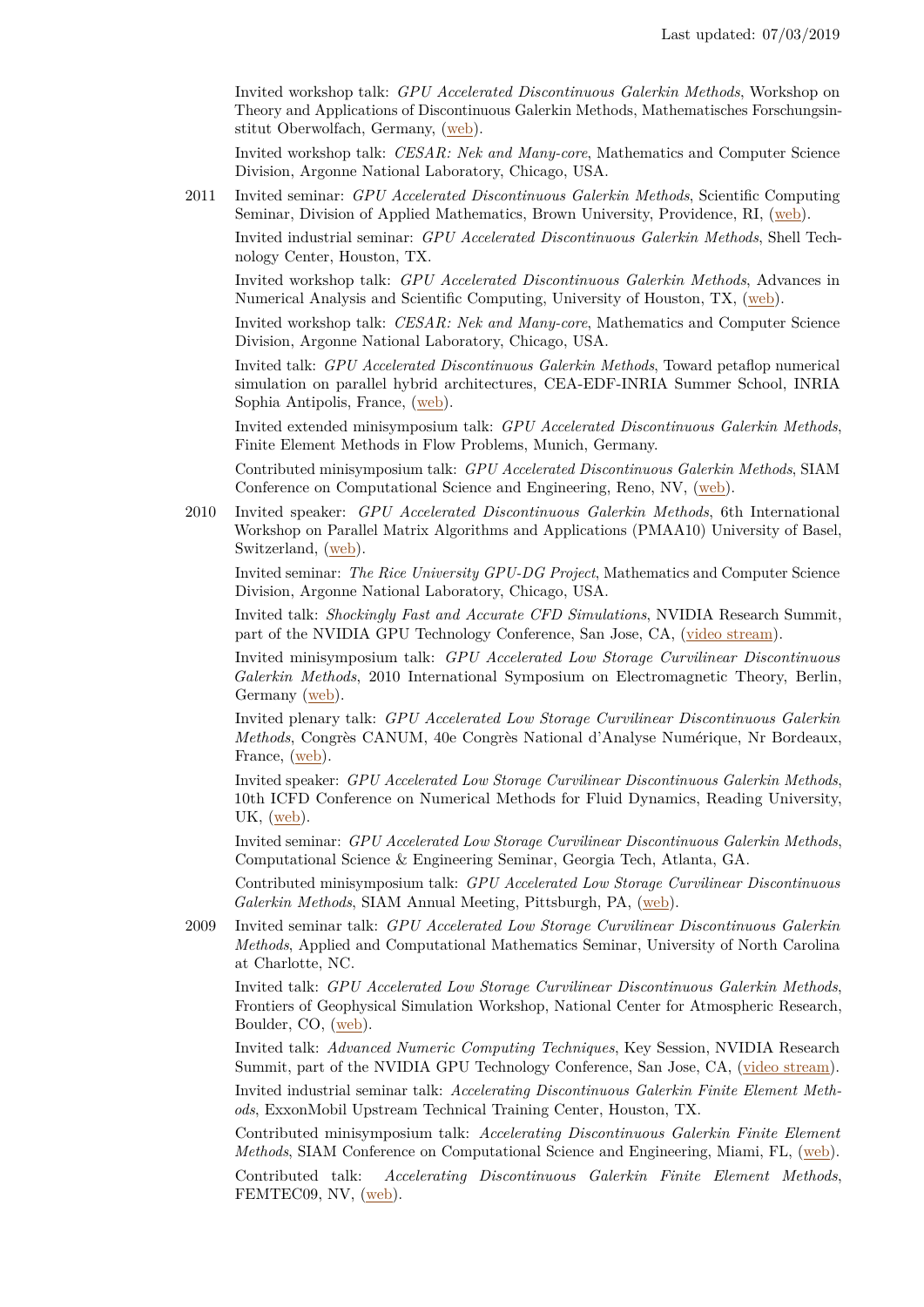Invited workshop talk: *Towards High Resolution Numerical Algorithms for Wave Dominated Physical Phenomena*, AFOSR Computational Program Review, Washington, DC.

Invited plenary talk: *Discontinuous Galerkin Methods for Electromagnetics* †, International Conference on Spectral and High Order Methods, Norges Teknisk-Naturvitenskapelige Universitet, Trondheim, Norway.

Invited workshop talk: *Advances in Wave Propagation with the Discontinuous Galerkin Method*, Workshop on Computational Methods for Hyperbolic Problems, University of Waterloo, Canada.

Invited seminar talk: *Advances in Wave Propagation with the Discontinuous Galerkin Method*, Numerical Analysis Seminar, Texas A&M, TX.

2008 Invited seminar talk: *Advances in Wave Propagation with the Discontinuous Galerkin Method*, Math Department, Southern Methodist University, TX.

Invited workshop talk: *Accelerating Discontinuous Galerkin Finite Element Methods*, Oberwolfach Conference on Non-standard Finite Element Methods, Mathematisches Forschungsinstitut Oberwolfach, Germany, [\(web\)](#page-0-0).

Invited colloquium talk: *Advances in Wave Propagation with the Discontinuous Galerkin Method*, Center for Computation and Technology Colloquium, Louisiana State University, LA, [\(web\)](http://www.cct.lsu.edu/lectures/advances-wave-propagation-discontinuous-galerkin-method).

2007 Invited workshop talk: *Advances in Wave Propagation with the Discontinuous Galerkin Method*, Discontinuous Galerkin Methods for Partial Differential Equations, Banff International Research Station, Canada.

Invited seminar talk: *Advances in Wave Propagation with the Discontinuous Galerkin Method*, Mathematics and Computer Science Division, Argonne National Laboratory, Chicago, USA.

Invited minisymposium talk: *Improving the CFL Condition for Discontinuous Galerkin Methods*, The 8th International Conference on Mathematical and Numerical Aspects of Waves, Reading, UK.

Contributed minisyposium talk: *Improving the CFL Condition for Discontinuous Galerkin Methods*, 6th International Congress on Industrial and Applied Mathematics, Zurich, Switzerland.

Invited talk: *Improving the CFL Condition for Discontinuous Galerkin Methods*, International Workshop on High-Order Finite Element Methods, Herrsching, Germany.

Invited seminar talk: *Advances in Wave Propagation with the Discontinuous Galerkin Method*, Computer and Information Technology Institute (CITI) Luncheon, Rice University, Houston, TX.

Invited talk: *Survey of Discontinuous Galerkin Methods for Time-Domain Electromagnetics\**, Oberwolfach Conference on Computational Electromagnetism and Acoustics, Mathematisches Forschungsinstitut Oberwolfach, Germany, [\(web\)](#page-0-0).

2006 Invited workshop talk: *Towards High Resolution Numerical Algorithms For Wave Dominated Physical Phenomena*, AFOSR Program Review, Atlanta, GA, USA.

Invited seminar talk: *Advances in Wave Propagation with the Discontinuous Galerkin Method*, Department of Mathematics, Rice University, Houston, TX.

Invited minisymposium talk: *Advances in Wave Propagation with the Discontinuous Galerkin Method*, 7'th World Congress on Computational Mechanics, Los Angeles, CA, USA.

Invited minisymposium talk: *Advances in Wave Propagation with the Discontinuous Galerkin Method*, SIAM Annual Meeting, Boston, MA.

Invited seminar talk: *Advances in Wave Propagation with the Discontinuous Galerkin Method*, ICES, U. Texas at Austin, TX, USA.

Invited minisymposium talk: *Advances in Wave Propagation with the Discontinuous Galerkin Method*, Computational Methods for Electromagnetism, Southeastern Section MAA & SIAM Southeast Atlantic Section, Auburn, AL, USA.

Invited workshop talk: *Advances in Wave Propagation with the Discontinuous Galerkin Method*, Advances in Computational Scattering, BIRS, Banff, Canada.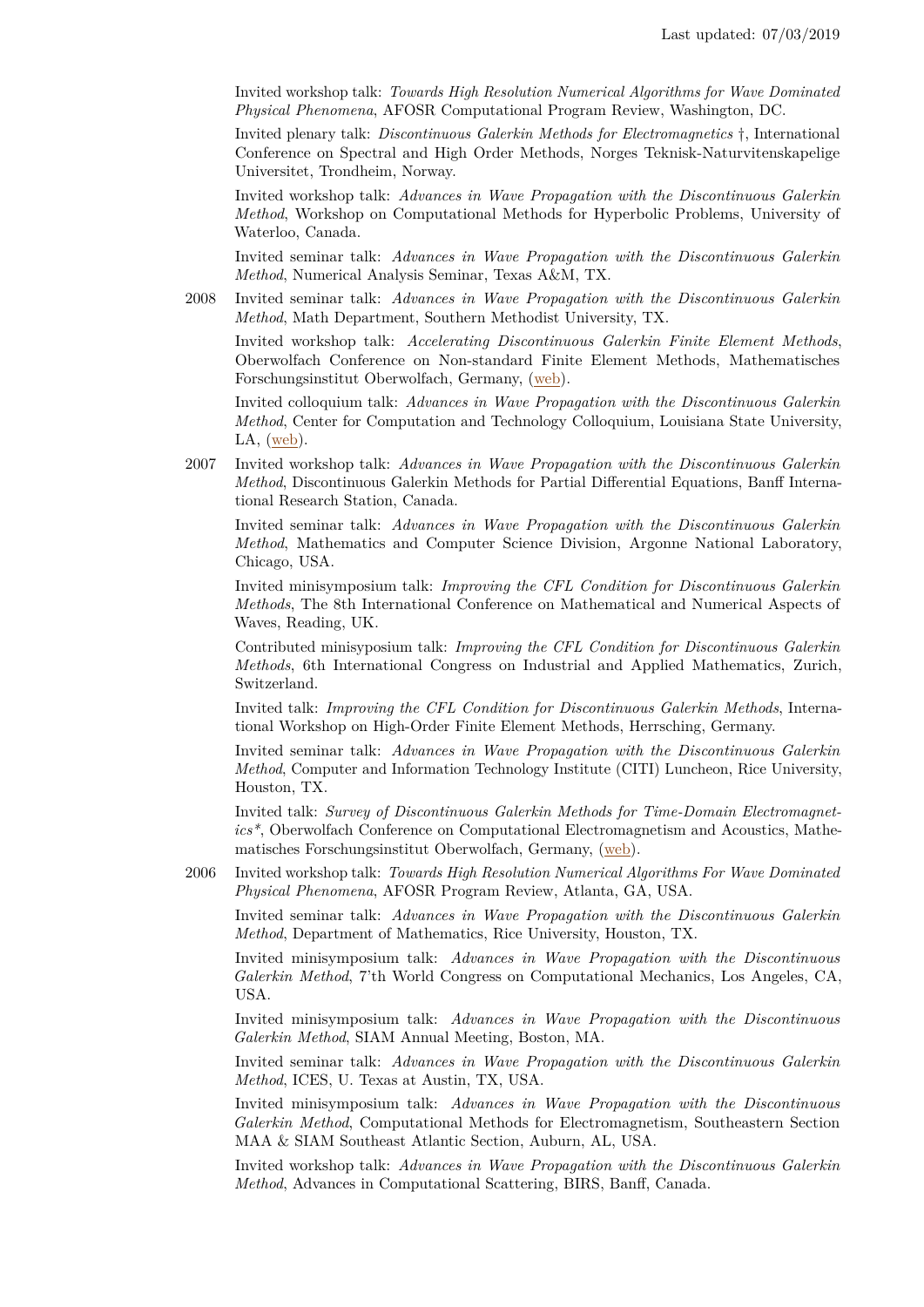Invited seminar talk: *Advances in Wave Propagation with the Discontinuous Galerkin Method*, Scientific Computing Seminar, University of Houston, Houston, TX, USA.

2005 Invited seminar talk: *Advances in Wave Propagation with the Discontinuous Galerkin Method*, Math Department, Texas A&M University, College Station, TX, USA.

Contributed minisymposium talk: *Spurious Solutions and the Discontinuous Galerkin Method on Nonconforming Meshes*, Waves 2005, Providence, RI, USA.

Contributed minisymposium talk: *Solving Scattering Problems for Maxwell's Equations Using Polygonal Artificial Boundaries*, Waves'05, Providence, RI, USA.

Contributed minisymposium talk: *Comparing Continuous and Discontinuous Galerkin Methods for Maxwell's Equations*, USNCCM8, Austin, TX, USA.

2004 Contributed minisymposium talk: *Spectrally accurate radiation boundary conditions on polygonal artificial boundaries with discontinuous Galerkin implementation*, ICOSAHOM04, Brown University, Providence, RI, USA.

Invited seminar talk: *Bridging the Divide Between Compatible and Weakly Compatible Finite Element Methods*, CAAM, Rice University, Houston, TX, USA.

2003 Invited workshop talk: PDE's and Applications, Notre Dame University, South Bend, IN, USA.

d Invited minisymposium talk: *High-order radiation boundary conditions for time-domain electromagnetics using an unstructured discontinuous Galerkin method*, Second MIT Conference on Computational Fluid and Solid Mechanics, Boston, MA, USA.

Contributed minisymposium talk: *High Order Nodal DG-FEM for the Maxwell Eigenvalue Problem*, USNCCM7, Albuquerque, NM, USA.

Invited seminar talk: *The Unstructured Spectral Element Method and USEMe Computer Code*, Math Department, Notre Dame University, South Bend, IN, USA.

Invited seminar talk: Math Department & Geophysics Department, University of Chicago, Chicago, IL, USA.

2002 Invited seminar talk: *High-Order Unstructured Grid Methods for Time-Domain Electromagnetics*, Computer Science Research Institute, Sandia National Laboratories, NM, USA.

Invited seminar talk: Math Department, University of Arizona, AZ, USA.

Invited workshop talk: NCAR (National Center for Atmospheric Research), CO, USA.

2001 Invited seminar talk: Math Department, University of New Mexico, Albuquerque, NM, USA.

Invited seminar talk: *Nodal Unstructured Spectral Elements for Conservation Laws*, Math Department, Texas A&M University, College Station, TX, USA.

Invited seminar talk: *High Order Finite Element Methods in Matlab and Beyond*, Division of Applied Math, Brown University, Providence, RI, USA.

Invited seminar talk: CASC, Lawrence Livermore National Laboratory, Livermore, CA, USA.

2000 Contributed talk: Finite Elements in Fluids 2000, Austin, TX, USA.

Contributed minisympsoium talk: *Application of Nodal unstructured spectral elements to Maxwell's equations*, p-FEM 2000, St. Louis, MO, USA.

Invited seminar talk: Electromagnetics Research Branch, NASA Langley Research Center, Hampton, VA, USA.

1999 Invited seminar talk: CERFACS, Toulouse, France. Contributed minisymposium talk: DGM99, Newport, RI, USA.

> Contributed minisymposium talk: *Overlapping Schwarz preconditioners for solving elliptic problems on polymorphic/hp elements*, ICIAM99, Edinburgh, UK.

## Posters (\* presenters)

2016 *GPU Accelerated Discontinuous Galerkin Method on Hybrid Meshes: Applications in Seismic Imaging*, joint with Zheng Wang\*, Jesse Chan, and Axel Modave, Rice Oil & Gas Workshop, Houston, TX, [\(web\)](http://rice2016oghpc.rice.edu).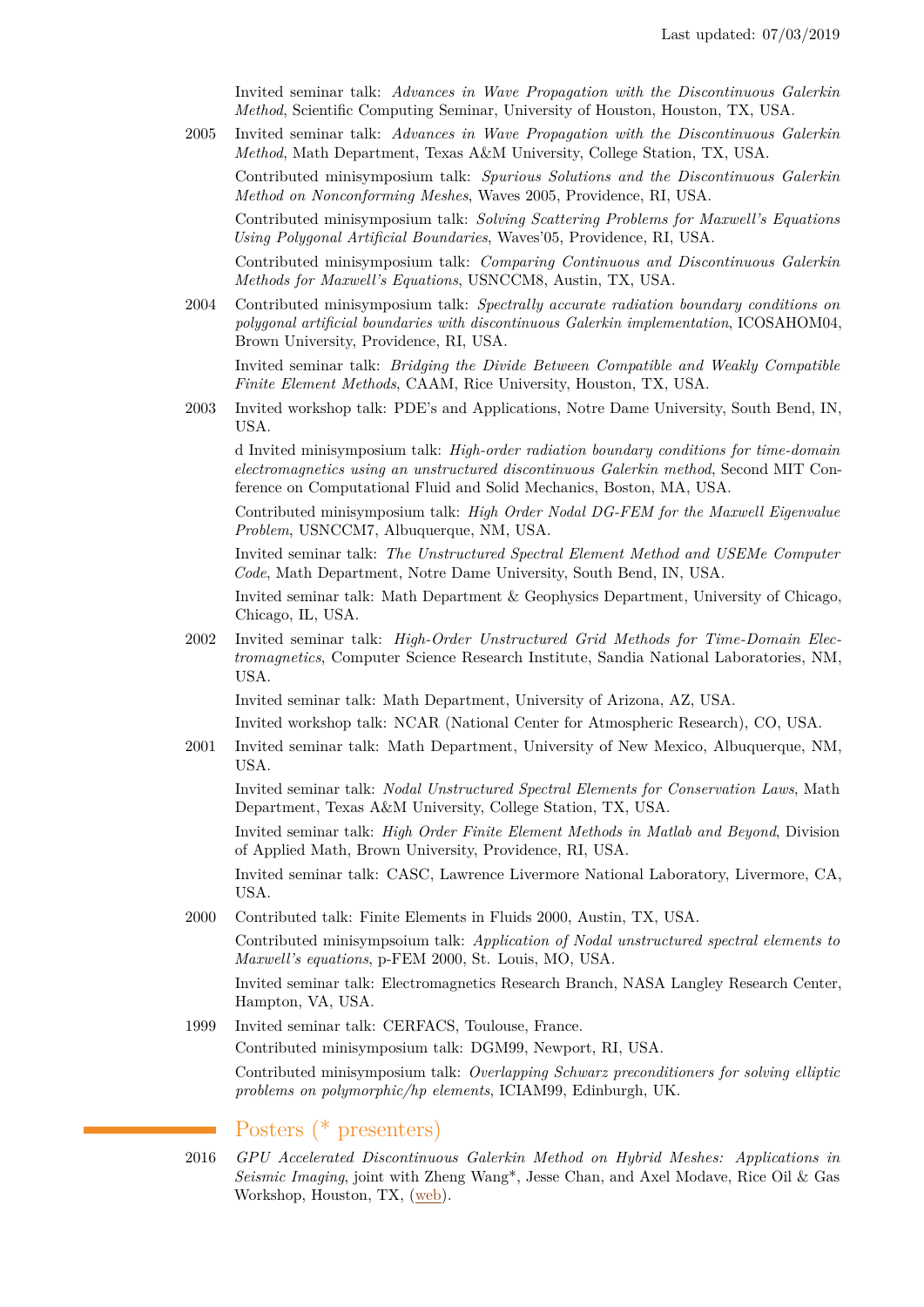*GPU Accelerated Hermite Methods for the Simulation of Waves*, joint with Arturo Vargas\*, and Jesse Chan, Rice Oil & Gas Workshop, Houston, TX, [\(web\)](http://rice2016oghpc.rice.edu).

2015 *Adaptive Plane Wave Discontinuous Galerkin Methods for the Helmholtz Equation*, joint with Shelvean Kapita and Peter Monk, Franco-German Summer School Inverse Problems for Waves, Ecole Polytechnique, Palaiseau, France, [poster.](http://www.cmap.polytechnique.fr/~defi/ipwaves/Posters/Kapita.pdf)

*GPU Accelerated Spectral Element Methods: 3D Euler equations*, joint with Daniel S. Abdi\*, Lucas Wilcox, and Francis X. Giraldo, American Geophysical Union Fall meeting. San Francisco, CA, [poster on research gate.](http://dx.doi.org/10.13140/RG.2.1.3875.0806)

*Efficient DG methods on hybrid meshes*, joint with Jesse Chan\*, Zheng Wang, Axel Modave, J.F. Remacle, Polytopal Element Methods in Mathematics and Engineering, Atlanta, GA, [poster.](http://www.math.vt.edu/people/jlchan/talks_posters/poems2015.pdf)

*OCCA: A Unified Approach to Multi-Threading Languages*, joint with David Medina\* and Amik St-Cyr, SIAM CS&E 2015, Salt Lake City, UT, [poster,](http://dsmedina.com/pdf/talks/cse15.pdf) [\(web\)](http://meetings.siam.org/sess/dsp_talk.cfm?p=68271).

*OCCA Accelerated Lattice Boltzmann Method in Core Sample Analysis*, presented by Zheng (Frank) Wang\*, Rice Oil & Gas Workshop, Houston, TX, [\(web\)](http://2015riceoilgashpcworkshop.sched.org).

2014 *High Performance Discontinuous Galerkin Methods For Tsunami Modeling*, joint with [Rajesh Gandham\\*](http://www.caam.rice.edu/~rg20/Site/Home.html), [David Medina.](http://davidmedinawiki.wordpress.com/) IMA Hot Topics Workshop: Impact of Waves Along Coastlines, Institute for Mathematics and its Applications, University of Minnesota, MN, [\(web\)](http://www.ima.umn.edu/2014-2015/SW10.14-17.14/?event_id=SW10.14-17.14).

*OCCA: A Unified Approach to Multi-Threading Languages*, joint with [David Medina,](http://davidmedinawiki.wordpress.com/) [Rajesh Gandham,](http://www.caam.rice.edu/~rg20/Site/Home.html) and Amik St-Cyr, Algorithms and Abstractions for Assembly in PDE Codes, Sandia National Lab, Albuquerque, NM, [\(web\)](https://computing-research.sandia.gov/?q=events/4).

*Simulating Brain Cancer Laser Therapy with Spectral Elements on GPUs*, joint with Tim Moon, Michael Franco\*, [David Medina,](http://davidmedinawiki.wordpress.com/) and David Fuentes, OEDK Engineering Design Showcase, Rice University, TX.

*GPU Accelerated Numerical Methods for Tsunami Modeling*, joint with [Rajesh Gandham\\*](http://www.caam.rice.edu/~rg20/Site/Home.html), [David Medina,](http://davidmedinawiki.wordpress.com/) GPU Technology Conference, San Jose, CA, [\(web\)](http://on-demand.gputechconf.com/gtc/2014/poster/pdf/P4135_water_equations_galerkin_threading.pdf).

*GPU Accelerated Lattice Boltzmann Method in Core Sample Analysis*, joint with Frank Wang\*, Rice Oil & Gas HPC Worksop, Rice University, Houston, TX, [\(web\)](http://rice2014.og-hpc.org/technical-program/).

*OCCA: A Unified Approach to Multi-Threading Languages*, joint with [David Medina\\*](http://davidmedinawiki.wordpress.com/) and Amik St. Cyr, Rice Oil & Gas HPC Worksop, Rice University, Houston, TX, [\(web\)](http://rice2014.og-hpc.org/technical-program/)

*ALMOND: Algrebraic Multigrid on Numerous Devices*, joint with [Rajesh Gandham\\*](http://www.caam.rice.edu/~rg20/Site/Home.html), Rice Oil & Gas HPC Worksop, Rice University, Houston, TX, [\(web\)](http://rice2014.og-hpc.org/technical-program/).

- 2013 *GPU Accelerated Numerical Methods for Tsunami Modeling*, joint with [Rajesh Gandham\\*](http://www.caam.rice.edu/~rg20/Site/Home.html) and [David Medina,](http://davidmedinawiki.wordpress.com/) High-Performance Computing, Bengaluru, India. *High-order Numerical Methods for High-contrast Seismic Imaging*, joint with [Rajesh Gandham,](http://www.caam.rice.edu/~rg20/Site/Home.html) [David Medina\\*](http://davidmedinawiki.wordpress.com/), and Amik St-Cyr, Rice 2013 Oil & Gas High Performance Computing Workshop, Rice University, Houston, TX.
- 2010 *GPGPU Accelerated Discontinuous Galerkin Methods*, IMA Workshop on Numerical Solutions of Partial Differential Equations: Novel Discretization Techniques, IMA, Minneapolis, MN.
- 2009 *High Performance High Order Simulations on a Workstation*, International Conference on Advances in Scientific Computing, Brown University, Providence, RI.
- 2008 *Teramite the Super-Computing Workstation*, HPC Users Workshop, Rice University, Houston, TX.
- 2005 AFOSR Program Review, Long Beach, CA, USA.

## Summer Schools

- 2018 Instructor: Accelerator programming section of the Argonne Training Program on *Extreme-Scale Computing*, St Charles, IL, [\(video\)](https://youtu.be/uvVy3CqpVbM)
- 2017 Instructor: Accelerator programming section of the Argonne Training Program on *Extreme-Scale Computing*, St Charles, IL, [\(video\)](https://www.youtube.com/watch?v=lGmPy8xpT4E&index=4&list=PLGj2a3KTwhRZ27MGmWkskykQGsSPmrMi_)
- 2016 Instructor: Accelerator programming section of the Argonne Training Program on *Extreme-Scale Computing*, St Charles, IL, (part I: [web,](https://extremecomputingtraining.anl.gov/sessions/presentation-portable-gpu-programming-hands-on/) [video,](https://www.youtube.com/watch?v=I33WSjcvfpI&index=47&list=PLGj2a3KTwhRb6LNVucPkwdpzg9OHd8jli) [slides\)](http://press3.mcs.anl.gov/atpesc/files/2016/08/Warturton_1030aug4_PortGPUPhandson.pdf) (part II: web, video, slides).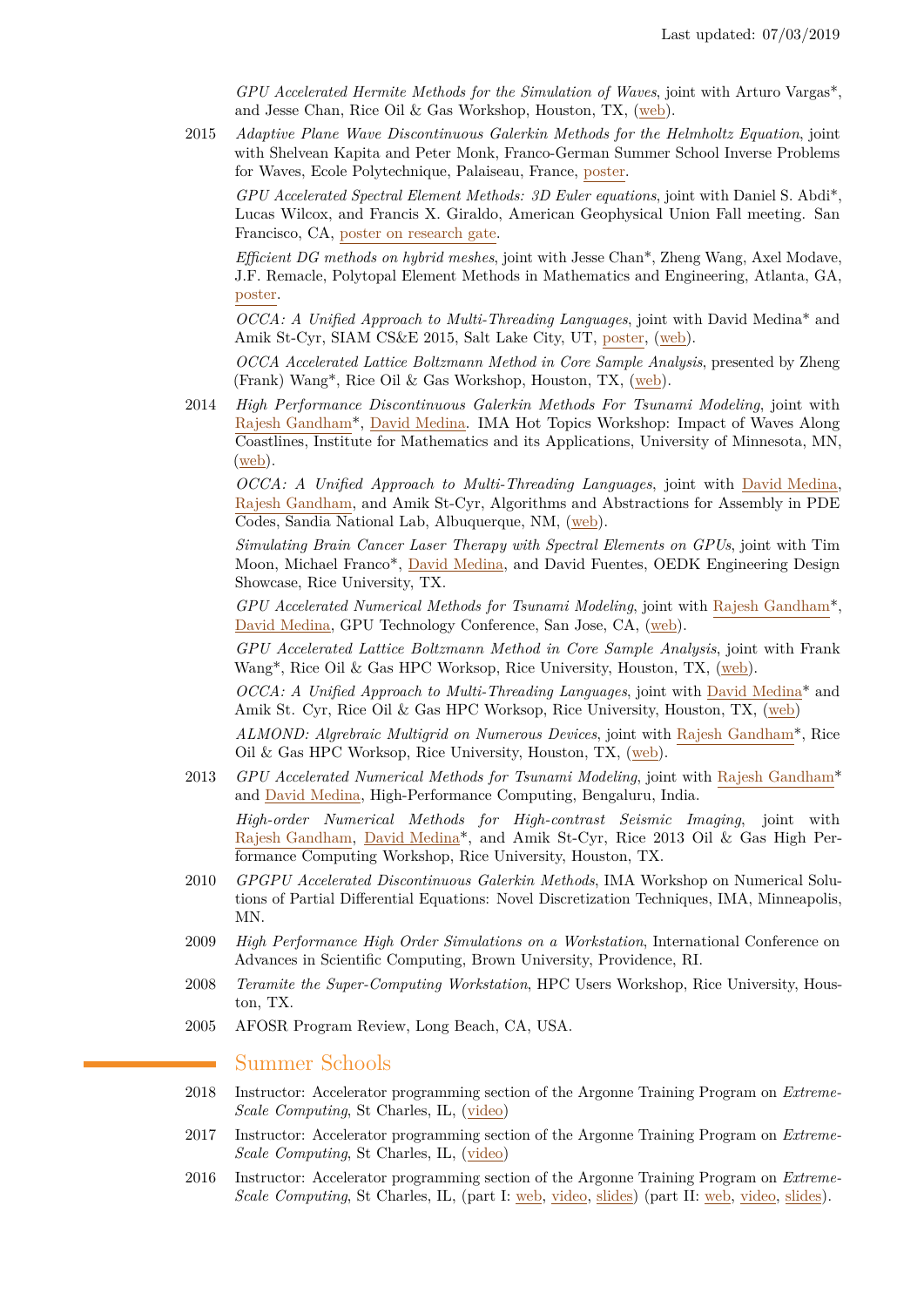- 2015 Instructor: Accelerator programming section of the Argonne Training Program on *Extreme-Scale Computing*, St Charles, IL, [\(web,](http://press3.mcs.anl.gov/atpesc/sessions/accelerators/) [slides,](http://press3.mcs.anl.gov/atpesc/files/2015/08/Warburton_830.pdf) [video part I,](https://www.youtube.com/watch?v=xnPs0VDjXXc&list=PLGj2a3KTwhRZR9yvRG2f3F7svgYYs2GSa&index=51) [video part II\)](https://www.youtube.com/watch?v=AfeA7F-w0CM&index=52&list=PLGj2a3KTwhRZR9yvRG2f3F7svgYYs2GSa).
- 2014 Instructor: Accelerator programming section of the Argonne Training Program on *Extreme-Scale Computing*, St Charles, IL, [\(web,](http://extremecomputingtraining.anl.gov/curriculum/agenda2014/) [slides,](http://extremecomputingtraining.anl.gov/files/2014/01/Warburton-Accelerators14.pdf) [video part I,](https://www.youtube.com/watch?v=6XRtSomdCKg&index=27&list=PLGj2a3KTwhRbpV3Y-6A3k1R1usnDtClnv) [video part II\)](https://www.youtube.com/watch?v=tmHM5WQlM10&list=PLGj2a3KTwhRbpV3Y-6A3k1R1usnDtClnv&index=28).
- 2013 Instructor: Pan-American Advanced Engineering Institute advance-studies workshop on *The science of predicting and understanding tsunamis, storm surges and tidal phenomena*, Universidad Tecnica Federico Santa Maria, Valparaiso, Chile, [\(web\)](http://www.bu.edu/pasi-tsunami/people/tim-warburton/).
- 2011 Instructor: Ph.D. School on Scientific Computing with Graphics Processing Units, (5 ECTS credits), Danish Technical University, Lyngby, Denmark, [\(web\)](http://gpulab.imm.dtu.dk/PhDschool2011/).
- 2009-2015 Instructor: High Performance Computing Summer Institute organized by the Ken Kennedy Institute for Information Technology, 2009, 2010, 2011, 2012, 2013, & 2015 [\(web\)](http://hpcsi.rice.edu/).
	- 2008 Instructor: Parallel Numerical Methods for Partial Differential Equations , Rocky Mountain Mathematics Consortium Summer School, University of Wyoming, WY.

## Seminar Organization

Spring 2014 *Medical Imaging and Radiation Science Seminar Series*, co-organized with Dr David Fuentes and Dr Edward Castillo of the MD Anderson Cancer Center, Spring 2014. [\(web\)](http://www.dir-lab.com/radscience2014.html). Focus: leading researchers from the Departments of Radiation Physics, Imaging Physics, Interventional Radiology, and Neuroradiology at the MD Anderson Cancer Center invited to give presentations introducing their specialties.

## Teaching

## Teaching at Virginia Tech

- MATH 5414 *Mathematics Topics in Applied Mathematics: Finite Elements & GPU Computing*, Focus: the goal of this course is for the students to develop a multi-GPU accelerated high-order discontinuous Galerkin solver from scratch. Fall 2016 (hyperbolic systems and Boltzmann gas dynamics), 2017 (elliptic equations), Fall 2018 (build your own GPU accelerate PDE solver).
- CMDA 3634 *Computer Science Foundations for Computational Modeling and Data Analytics*. Focus: introduction to programming models and tools for parallel computing on modern architectures. Parallel programming survey includes introduction to: MPI, OpenMP, CUDA, OpenCL, and OpenACC. Also cross-listed as CS 3634. Spring 2016 and 2017, Fall 2017, Fall 2018.
- CMDA 2984 *Discovering CMDA*. Focus: first year experience for CMDA majors. Fall 2015
- CMDA 2984 *Software Tools and Applications for CMDA*. Focus: introducing first year CMDA students to key software tools like MATLAB, R, Python, SQL, LaTeX. Co-taught with Mark Embree with several guest speakers. Fall 2016.

## Teaching at Rice University

- CAAM 652 *Topics in Numerical Differential Equations*. Focus: Discontinuous Galerkin methods, Spring 2011.
- CAAM 600 *Thesis Writing*. Co-instructors: Jan Hewitt and Matthias Heinkenschloss, Spring 2011 & 2012. With Jan Hewitt and Paul Hand, Spring 2015.
- CAAM 499/699 *Numerical Analysis & Scientific Computing Seminar*. Co-organized with Beatrice Riviere & Jennifer Young, Fall 2008 to Spring 2012.
	- CAAM 491 *Independent Study*. Focus: project based course on building a parallel, GPU accelerated, discontinuous Galerkin solver, Spring 2013.

CAAM 453/553 *Numerical Analysis I*, Focus: numerical methods, analysis and application, Fall 2010.

CAAM 452 *Numerical Methods For Partial Differential Equations*, [\(web\)](http://www.caam.rice.edu/~timwar/TWCourses/CAAM452.html) Focus: survey of finite element, finite volume, finite difference and discontinuous Galerkin methods, Spring 2005 & 2006.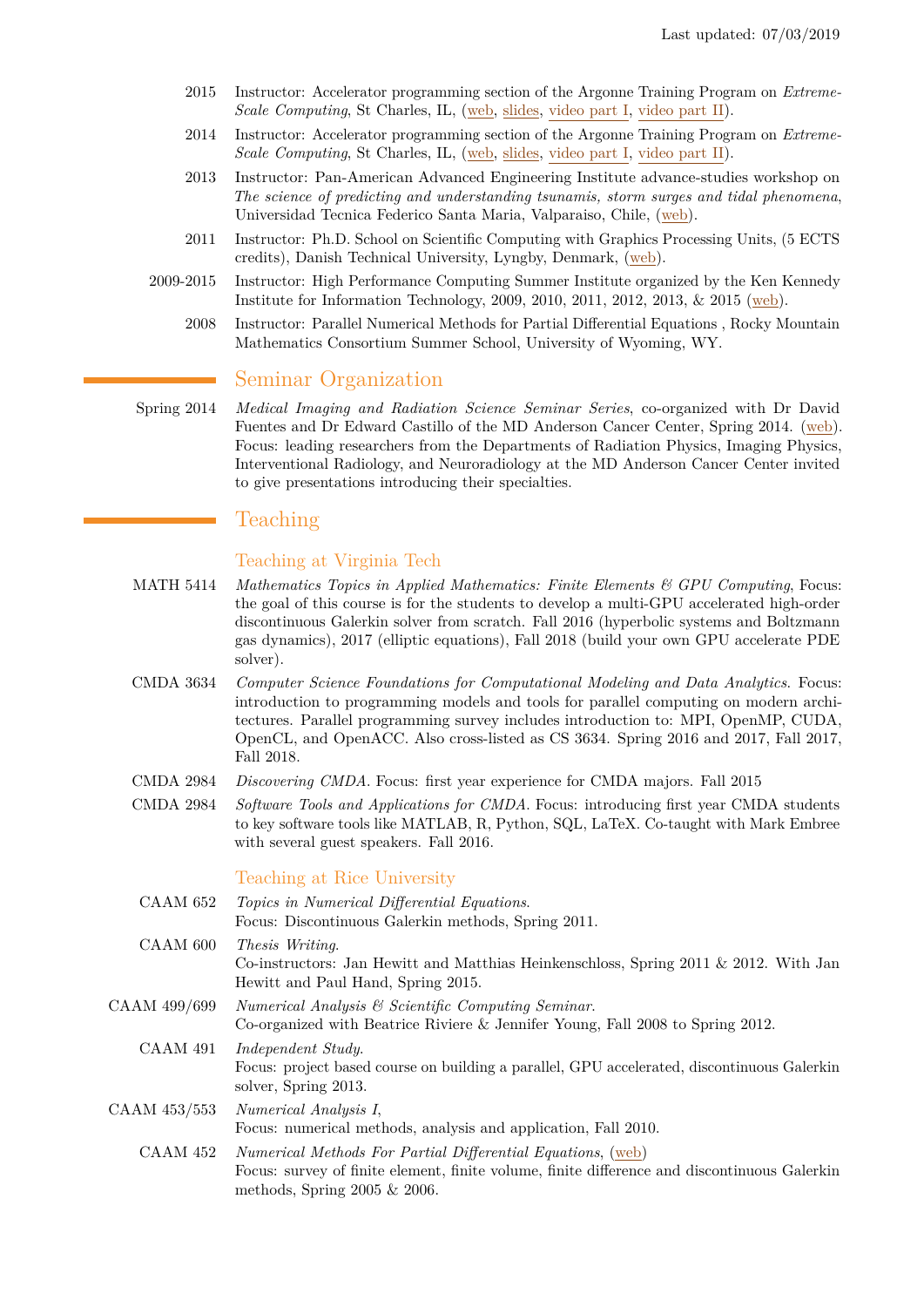- CAAM 520 *Computational Science II*. [\(web\)](http://www.caam.rice.edu/~timwar/TWCourses/CAAM520.html) Focus: parallel computing chosen from MPI, GPGPU, CUDA, OpenCL, OpenMP, Spring 2008, 2010, 2012, 2014, & 2015.
- CAAM 420 *Computational Science I*. [\(web\)](http://www.caam.rice.edu/~timwar/TWCourses/CAAM420.html) Focus: introduction to scientific programming skills (C,C++,Fortran) and programming tools (unix, gdb, valgrind, LATEX), Fall 2004, 2005, 2006, 2008, 2009, 2011, 2012, & 2014.
- CAAM 210 *Introduction to Computational Engineering*. [\(web\)](http://www.caam.rice.edu/~timwar/CAAM210/Intro.html) Focus: introduction to applied mathematical programming in MATLAB, Spring 2008.

## Early Teaching Experience

- Spring 2003 Created and taught an innovative course in numerical solution of partial differential equations using the discontinuous Galerkin method, University of New Mexico.
- 2002–2003 Developed and taught an innovative course in introductory numerical computing, University of New Mexico, Spring 2002, Fall 2002, & Fall 2003.
- 2001–2003 Co-created a pioneering course on high performance scientific computing using remote learning technology on the Access Grid network. I led the project at the University of New Mexico end, and collaborated with faculty at the University of Montana and the University of Alaska, Fall 2001, Fall 2002 & Fall 2003 (without Grid component).
- 2000-2001 Created and taught a new, graduate level, two semester long, Applied Mathematics topics course: *Elements of High Performance Scientific Computing* at Brown University, Fall 2000 and Spring 2001.
	- 1999 Organized and presented a seminar series: *hp Finite Elements* for the graduate students and faculty of the University of Oxford Computing Laboratory, Spring 1999.
- 1996-1998 Provided mentoring for graduate students in the Center for Fluid Mechanics, Brown University.
- 1996-1997 Teaching assistant in charge of computing assistance for Brown University Applied Mathematics courses with computational content, Fall 1996 and Spring 1997.

## Professional Activities

## Activity Groups

- 2016–2017 Member of the Technical Committee of the Third EAGE Workshop on High Performance Computing for Upstream, Dubai, UAE.
- 2015–2017 Member of the Synergistic Environments for Experimental Computing at Virginia Tech [\(web\)](http://seec.cs.vt.edu).

## Editorial Positions

- 2011–2013 Member of the editorial board for Applied Numerical Mathematics.
- 2012–2015 Member of the editorial board for Computers and Mathematics with Applications.
- 2012–2017 Associate Editor on the board of the SIAM Journal on Scientific Computing.
	- 2012 Paper committee member for InPar '12: Innovative Parallel Computing: Foundations and Applications of GPU, Manycore, and Heterogeneous Systems

### Other Professional Service

- 2019 Member of the Scientific Committee for the North American High-Order Methods Conference (NAHOMCON), San Diego.
- 2019 Chair of local organizing committee for the Center for Efficient Exascale Discretizations Third Annual Meeting, Virginia Tech.
- 2019 Chair of local organizing committee for the fall Finite Element Circus, Virginia Tech.
- 2004– Co-organizer of minisymposia at SIAM Annual Meeting (2010), SIAM Computational Science and Engineering (2009,2011), ICIAM (2007), ICOSAHOM (2014 [\(web\)](http://www.icosahom2014.org/images/submissions/abstracts/icosahom2014_submission_6.pdf),2004).
- 2009 Member of the scientific committee for FEMTEC 2009.
- 2007 Chair for minisymposium session on Discontinuous Galerkin Methods at WCCM07.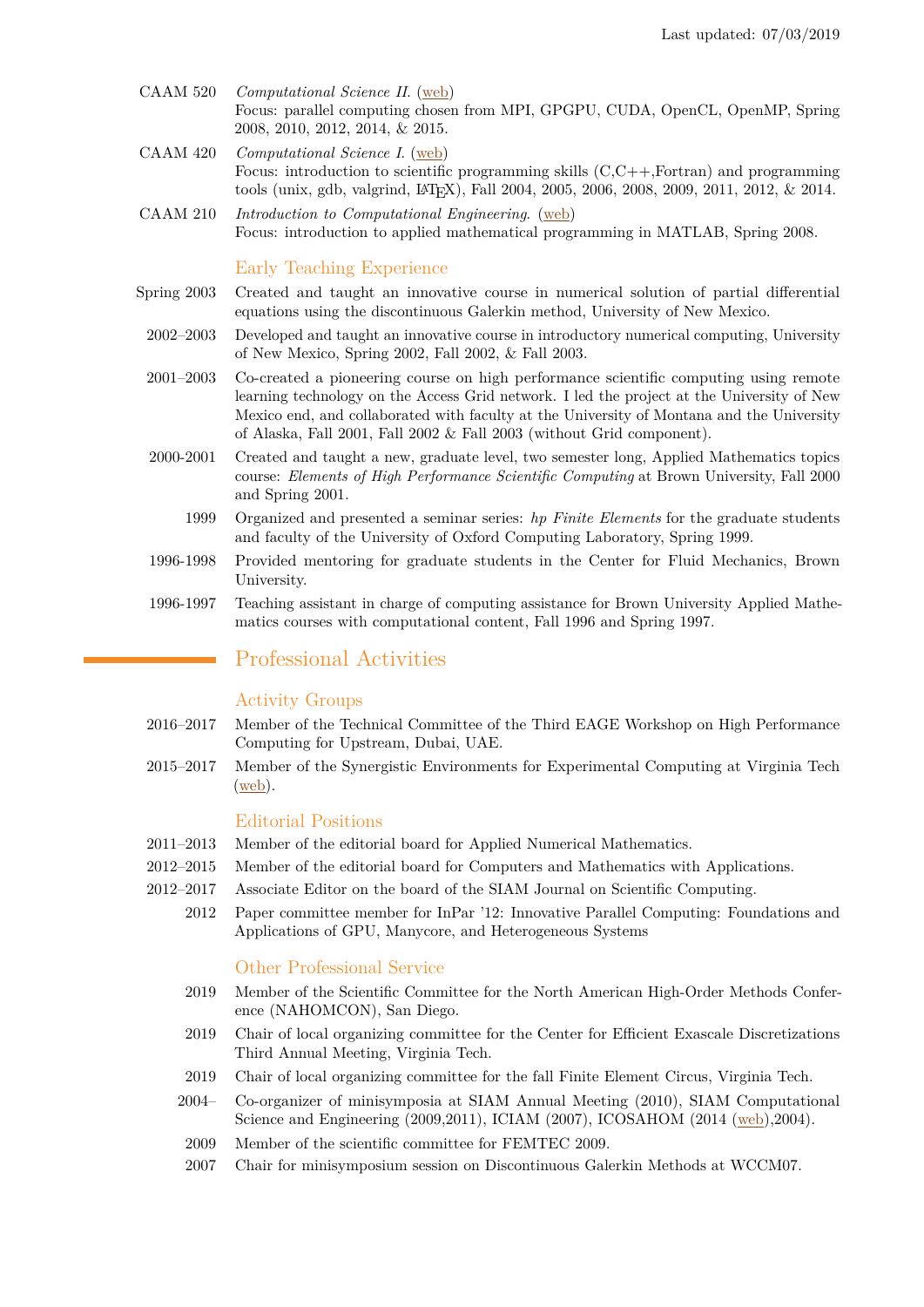Reviewed for SIAM Journal on Numerical Analysis, Monthly Weather Review, Journal of Scientific Computing, Computing in Science and Engineering, Journal of Computational and Applied Mathematics, Computational Methods in Applied Mechanical Engineering, Microfluidics and Nanofluidics, International Journal for Numerical Methods in Fluids, SIAM Computational Science and Engineering Book Series, Applied Numerical Analysis and Computational Mathematics, SIAM Journal on Scientific Computing, Applied Numerical Mathematics, Journal of Fluids Engineering (ASME), Theoretical and Computational Fluid Dynamics, Journal of Computational Physics, Journal of Engineering Mathematics, IMA Journal of Numerical Analysis.

Reviewer for DOE applied mathematics, 2004, 2005, 2012, & 2017.

Panel reviewer for NSF 2005, 2006, 2007, 2009, 2010, 2012, 2013, 2014, 2016, 2017, & 2018.

#### Service @ VT

- 2019 Chair of the VT Class of 1950 Math Chair nomination committee.
- 2019 Member of the VT Academy of Integrated Science Hamlett evaluation committee.
- 2019-2020 Member of the Math department Executive Committee.
	- 2019– Member of the Math department web page committee.
	- 2018– Chair of the CMDA computing curriculum review working group.
	- 2018– Member of the Advanced Research Computing Computational Scientist Search Committee.
	- 2017– Chair VT Math Graduate Program Committee.
	- 2017– Member of the Virginia Tech Advanced Research Computing Advisory Committee.
- 2017–2018 Chair High Performance Computational Mathematics Faculty Search Committee.
	- 2015– Math department teaching observation.
	- 2017– CMDA Scholarship Committee.
- 2016–2017 Chair Computational Mathematics Faculty Search Committee.

## Service @ Rice University

- 2014–2015 Chair CAAM Graduate Committee, Rice University.
	- Chair CAAM Faculty Search Committee.
- 2009–2014 Rice University Research Computing Subcommittee.
- 2012–2014 CAAM Faculty Search Committee, 2012-2013, & 2013-2014.
- 2011–2014 CAAM Computational Methods Exam Committee, Rice University, 2011, 2012 (chair), & 2014.
- 2009-2013 Chair of the CAAM Computing Committee, Rice University.
- 2005 CAAM Graduate Committee, Rice University. CAAM A-exam Committee, Rice University.
- 2004–2005 CAAM Computing Committee, Rice University 2004 & 2005

#### Service @ The University of New mexico

Computer Use Committee for the Math and Stats Department at UNM.

## Mentoring

#### Post-doc Mentoring

- 2018- Anthony Austin, Postdoctoral Research Associate, VT.
- 2017- Kasia Swirydowicz, Research Associate, VT. Currently a post-doc at the National Renewable Energy Lab.
- 2017-2018 Noel Chalmers, Postdoctoral Research Associate, VT. Currently working at AMD Research.
- 2016-2018 Ali Karakus, Postdoctoral Research Associate, VT. Currently postdoc at Argonne National Lab.
- 2014-2016 Axel Modave, Postdoctoral Research Associate, Rice & VT. Currently a CNRS permanent researcher in the Applied Mathematics Department of ENSTA-ParisTech.
	- 2014 Florian Kummer, Visiting Research Associate (funded by a German Research Foundation Fellowship).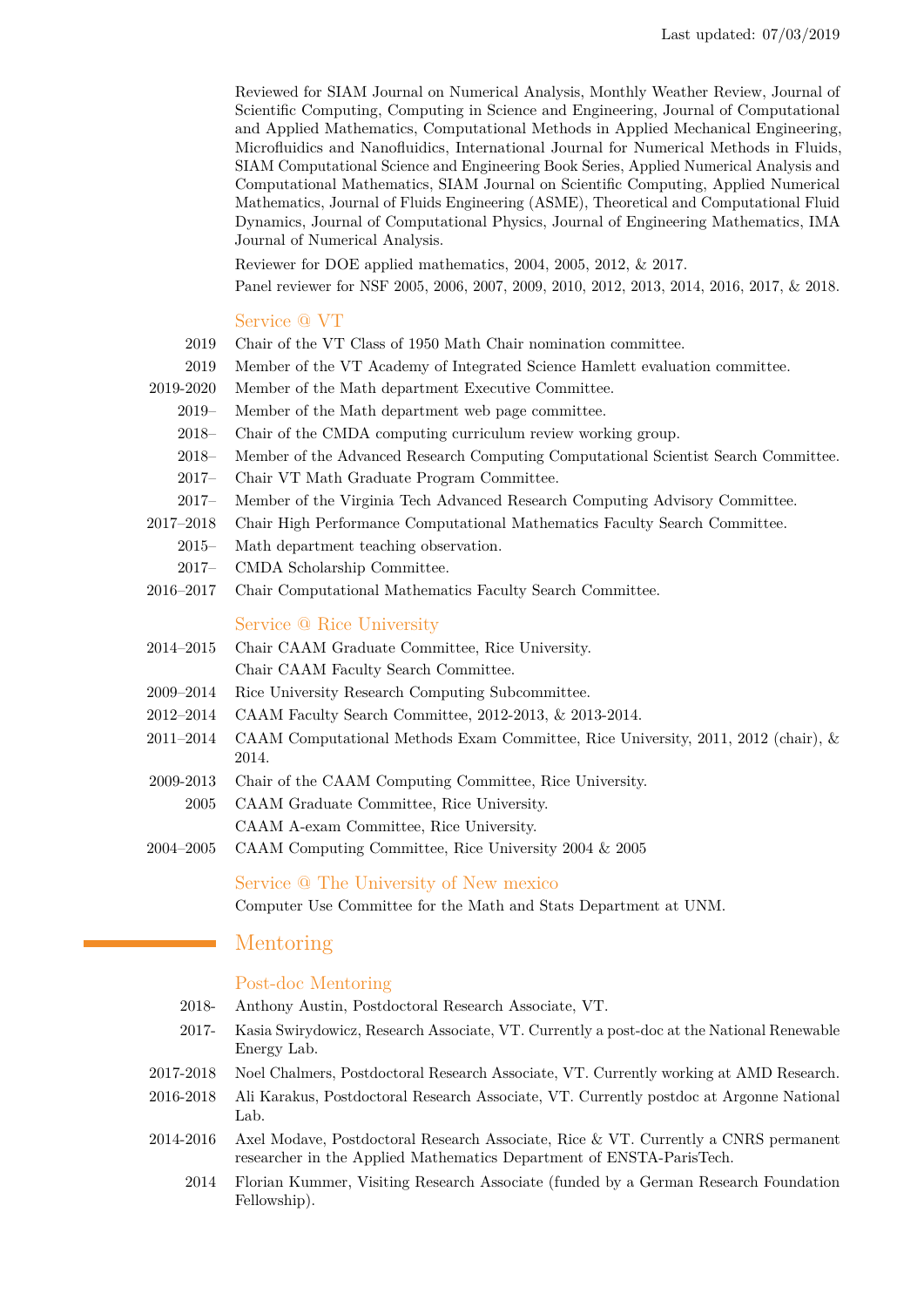- 2013-2016 Jesse Chan, Pfeiffer Postdoctoral Instructor, @Rice and Postdoctoral Researcher, @VT. Currently Assistant Professor of Computational and Applied Mathematics @ Rice University.
- 2007–2009 Tetyana Vdovina, Postdoctoral Research Associate (Co-sponsored with Bill Symes). Currently working at ExxonMobil Upstream Research Company, Houston.

Graduate Student Mentoring

- 2019- Joseph Weissman (Math@VT).
- 2018- Stephen Timmel (Math@VT).
- 2015-2017 Arturo Vargas (CAAM@Rice). PhD: *Hermite Methods for the Simulation of Wave Propagation*, [\(pdf\)](https://scholarship.rice.edu/handle/1911/96153). First position after PhD: Postdoctoral researcher at LLNL.
- 2012-2017 Zheng Wang (CAAM@Rice). MA: *Modeling Laser-Induced Thermotherapy in Biological Tissue*, [\(pdf\)](https://scholarship.rice.edu/handle/1911/88146), 2015. PhD: *GPU-accelerated discontinuous Galerkin methods on hybrid meshes: applications in seismic imaging*, [\(pdf\)](https://scholarship.rice.edu/handle/1911/96151). First position after PhD: Software Engineer at Google.
- 2012–2015 David Medina (CAAM@Rice): MA: *OCCA: A Unified Approach to Multi-Threading Languages*, 2014, [\(pdf\)](http://dsmedina.com/pdf/papers/masters.pdf). PhD: *OKL: A Unified Language for Parallel Architectures*, 2015, [\(pdf\)](http://dsmedina.com/pdf/papers/phd.pdf). First position after PhD: Quantitative Software Engineer at Two Sigma.
- 2011–2013 Nichole Stilwell (CAAM@Rice). MA: *gNek: A GPU Accelerated Incompressible Navier Stokes Solver*, [\(web\)](http://scholarship.rice.edu/handle/1911/72043), 2013. Currently a pilot with the USAF.
- 2011–2015 Rajesh Gandham (CAAM@Rice). PhD: *High performance high-order numerical methods: applications in ocean modeling*, 2015, [\(web\)](http://www.caam.rice.edu/tech_reports/2015/TR15-06.pdf). First position after PhD: Computational Scientist at Stone Ridge Technology.
- 2010–2015 Thomas Reid Atcheson (CAAM@Rice). MA: *Explicit Discontinuous Galerkin Methods for Linear Hyperbolic Problems*, [\(web\)](http://scholarship.rice.edu/handle/1911/75120), 2013. PhD: *Accelerated Plane-wave Discontinuous Galerkin for Heterogeneous Scattering Problems*, 2015, [\(web\)](https://scholarship.rice.edu/handle/1911/87705). Current position: Accelerator Software Engineer at Numerical Algorithms Group.
- Fall 2010 Yingpei Wang (CAAM@Rice).
- 2009–2012 A.J. Hergenroeder (CAAM@Rice) (Co-advised with Mark Embree). MA thesis: *Moment Matching and Modal Truncation for Linear Systems*, [\(web\)](http://scholarship.rice.edu/handle/1911/71657), 2013. Currently working at Charles River Associates, Washington DC.
- 2009–2010 Xin Wang (CAAM@Rice) (Co-advised with Bill Symes). MA thesis: *Discontinuous Galerkin Time Domain Methods for Acoustics and Comparison with Finite Difference Time Domain Methods*, [\(web\)](http://scholarship.rice.edu/handle/1911/61981). Currently working at BP.
	- 2011 Toni Tullius (CAAM@Rice) (Co-advised with Beatrice Riviere), 2009-2011. MA Thesis: *Accelerated Discontinuous Galerkin solvers with the Chebyshev Iterative Method on the Graphics Processing Unit*, [\(web\)](http://scholarship.rice.edu/handle/1911/70478).
- Summer 2007 Russell Carden (CAAM@Rice) (Summer co-mentor with Mark Embree).

2002–2007 Tommy Binford (CAAM@Rice), 2002-2007. MA Thesis: *A Survey of Discontinuous Galerkin Methods for Solving the Time Domain Maxwell's Equations*. Currently working at Weatherford International.

## Undergraduate Student Mentoring

- 2018 Dallas Viar, Nick Polidoro, Tulika Chaudhary, Weichen Li, Chris Jurgens, summer undergraduate research assistants.
- 2016 William Winter, summer undergraduate research assistant.
- 2013–2014 Tim Moon, summer undergraduate research assistant funded by the Rice VIGRE project, Physics senior thesis: *brainNek: Modeling Laser-Induced Thermal Therapy for Brain Cancer with Spectral Elements on GPUs*, 2014, [\(web\)](https://web.stanford.edu/~tym1/materials/moon_bs_thesis.pdf)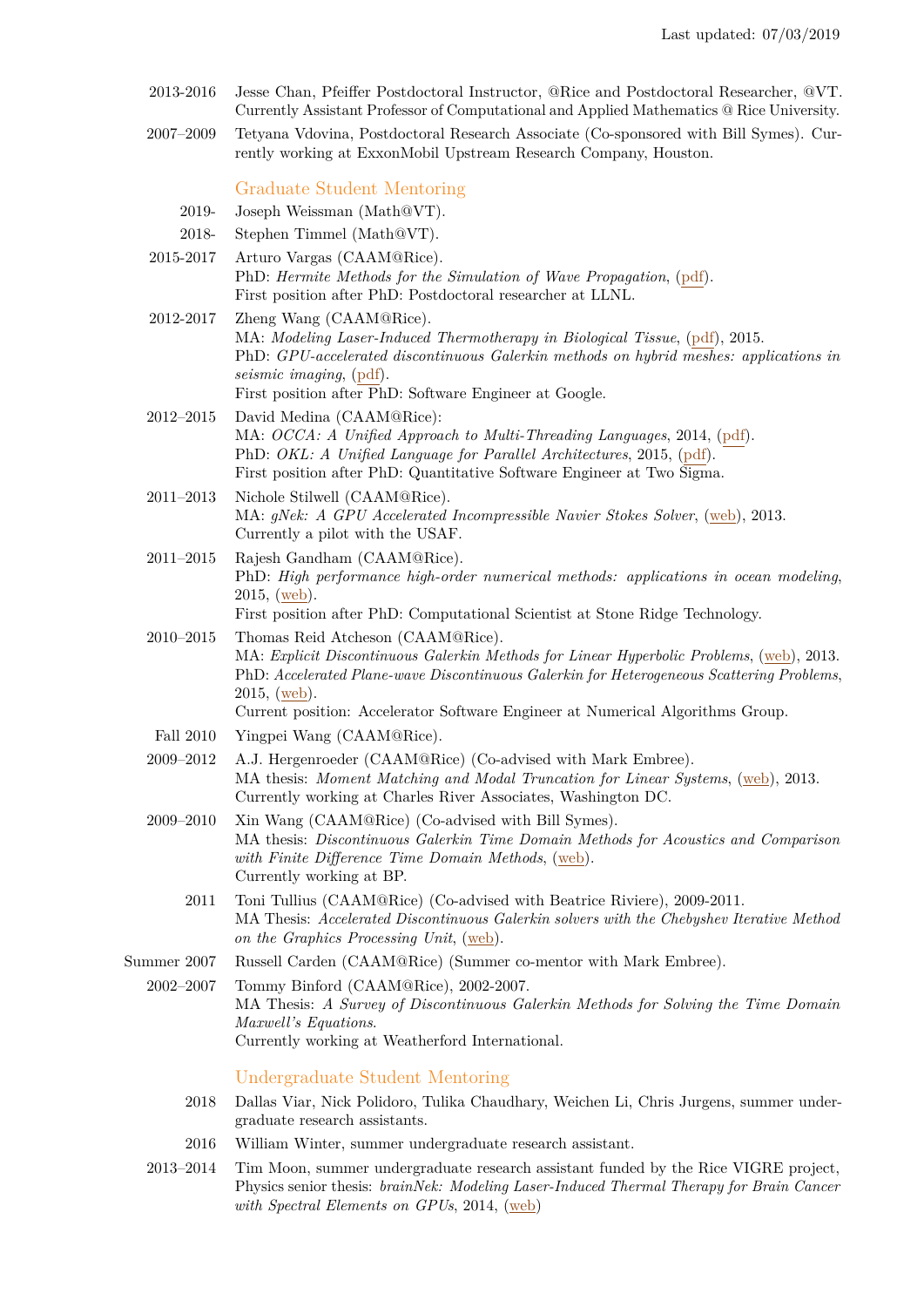- 2013 Michael Franco, summer undergraduate research assistant.
- 2013 Jake Bruggemann, Physics senior thesis: *Computational Fluid Flow for Non-Newtonian Fluids Using Spectral Element Methods and GPUs*.
- 2008-2009 Jeffrey Bridge, summer undergraduate research assistant.
	- 2007 Tobin Isaac, spring & summer undergraduate research assistant.

Other Student Related Activities

2007-2015 Faculty Advisor, SIAM Student Chapter at Rice University.

#### Ph.D. Thesis Committees

- 2018 Ruchi Guo (Math @ VT), Petr Cagas (Aero/Ocean @VT).
- 2017 Ross Glandon (Computer Science @ VT).
- 2016 Shelvean Kapita, (Mathematical Sciences) @ University of Delaware .
- 2015 Paolo Pacciarini (Mathematical Models and Methods in Engineering) @ Politecnico di Milano, Noel Chalmers (Math, University of Waterloo, [link\)](https://uwspace.uwaterloo.ca/handle/10012/9652), Jizhou Li (CAAM, Rice University, [link\)](https://scholarship.rice.edu/handle/1911/88087), Deepak Majeti (CS, Rice University, [link\)](https://scholarship.rice.edu/handle/1911/88096)
- 2014 Jeffrey Reep (Physics, Rice University), Kamal Sharma (CS, Rice University, [link\)](https://scholarship.rice.edu/handle/1911/88159)
- 2013 Kenneth Davis (MEMS , Rice University, [link\)](http://scholarship.rice.edu/handle/1911/64417)
- 2012 Xin Wang (CAAM, Rice University, [link\)](http://scholarship.rice.edu/handle/1911/71700), Hong Lu (Physics, Rice University, [link\)](http://scholarship.rice.edu/handle/1911/71671)
- 2011 Natasha Sharma (Mathematics, University of Houston, [link\)](http://www.mathematics.uh.edu/docs/math/PhD_thesis/2011/2011_Natasha_Sharma_thesis.pdf)
- 2010 Sean Hardesty (CAAM, Rice University, [link\)](http://scholarship.rice.edu/handle/1911/62017), Andreas Klöckner (Division of Applied Mathematics, Brown University, [link\)](http://mathema.tician.de/dl/academic/dissertation.pdf), Aycil Cesmelioglu (CAAM, Rice University, [link\)](http://scholarship.rice.edu/handle/1911/62194), Leila Issa (CAAM, Rice University, [link\)](http://scholarship.rice.edu/handle/1911/62221), Yang Zhang (CS, Rice University, [link\)](http://scholarship.rice.edu/handle/1911/62205)
- 2009 Huifang Li (Mathematics, University of Houston, [link\)](http://www.mathematics.uh.edu/docs/math/PhD_thesis/2009/2009_Huifang_Li_theisis.pdf)
- 2007 Edward Castillo (CAAM, Rice University), Todd Watermann (CS, Rice University, [link\)](http://scholarship.rice.edu/handle/1911/18991)
- 2006 Allan Engsig-Karup (Scientific Computing, Danish Technical University [link\)](http://orbit.dtu.dk/en/publications/unstructured-nodal-dgfem-solution-of-highorder-boussinesqtype-equations(52502078-1608-4799-8e55-41f60bb92db6).html)
- 2005 Jesper Grooss (Applied Math, Danish Technical University [link\)](http://orbit.dtu.dk/en/publications/a-level-set-discontinuous-galerkin-method-for-free-surface-flows--and-waterwave-modeling(a7e0e260-1052-4189-96ff-f2ff60920b02).html)
- Earlier Miroslav Joler, (ECE, U. New Mexico), Manuela Longoni de Castro, (Math& Stats, U. New Mexico), Dagoberto Justo, (Math & Stats, U. New Mexico)

### Ph.D. Thesis Proposal Committees

Yin Huang (2014), Xin Wang (2011), Josef Sifuentes (2009), Prince Chidyagwai (2009), Sean Hardesty (2009), Aycil Cesmelioglu (2009), Edward Castillo (2007).

### MA Thesis Committees

Codi Wiersma (2018), Arturo Vargas (2015), Mario Bencomo (2015), Muhong Zhou (2014), Jizhou Li [\(2013\)](http://scholarship.rice.edu/handle/1911/71985), Yin Huang [\(2012\)](http://scholarship.rice.edu/handle/1911/71661), Shirin Sardar [\(2011\)](http://scholarship.rice.edu/handle/1911/70430),Kenneth Davis, (MEMS , Rice University, [2011\)](http://scholarship.rice.edu/handle/1911/64417), Xin Yang [\(2011\)](http://scholarship.rice.edu/handle/1911/70501), Nabor Reyna [\(2011\)](http://scholarship.rice.edu/handle/1911/70407), Klaus Wiegand [\(2010\)](http://scholarship.rice.edu/handle/1911/62212), Eelco Nederkoorn [\(2009\)](http://scholarship.rice.edu/handle/1911/61980), Igor Terentyev (2009), Josef Sifuentes [\(2006\)](http://scholarship.rice.edu/handle/1911/17917), Patricia Howard [\(2006\)](http://scholarship.rice.edu/handle/1911/20561), Leila Issa.

#### Visiting Graduate Students

- 2018 Thilina Rathnayake (University of Illinois Urbanna-Champaign), July 2018.
- 2017 Niklas Wintermeyer (University of Cologne), September 2017.
- 2013–2014 Ali Karakus (Middle East Technical University) funded by a grant by The Scientific and Technological Research Council of Turkey, Research project: *A Spectral/hp Discontinuous Finite Element Method for Incompressible Multi-Fluid Systems*, August 2013-July 2014.
	- 2009 Steffen Schomann (Hamburg University), January-February 2009.
	- 2008 Nico Gödel (Hamburg University), October 2008.

Andreas Klöckner (Brown U. and Post-doc, NYU), October 2008, May 2009, July 2011.

2006 Allan Engsig-Karup (Danish Technical University), January 2006. Nicolas Jeannequin (University of Oxford), April-June 2006.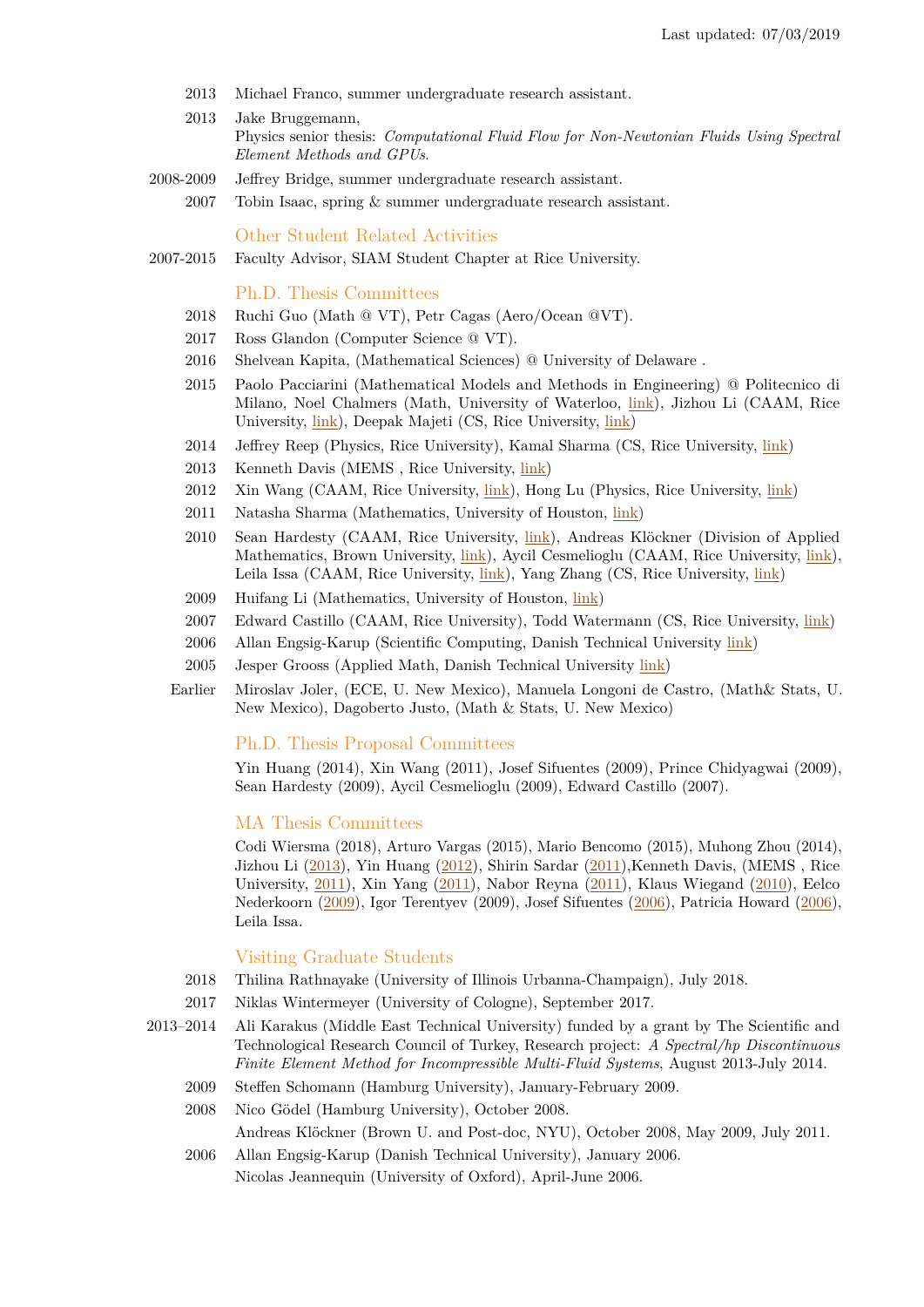## Visiting Post-docs

- 2014 Axel Modave (Université Catholique de Louvain), March 2014.
- 2013 Florian Kummer (Research associate, Stanford University, funded by a DFG Fellowship), October 2013.

## Visiting Faculty

### 2014–2015 Jean-Francois Remacle (Université Catholique de Louvain), AY 2014-2015.

## Computing

I have worked with undergraduates, graduate students, post-docs and visitors to build and maintain a group of workstations incorporating the latest graphics processing units, including GPUs donated by NVIDIA and equipment and funding donated by AMD. These machines are used for developing next generation parallel algorithms, student's research as well as hosting computational workshops and classes.

## Mathematical and HPC Related Software Development

- *ARTSY* Developer (2018-): Accelerated Ray Tracing SYstem: a Whitted style race tracer for visualization of high-order finite element data.
- *occaBench* Developer (2018-): a portable microbenchmarking tool based on mixbench.
- *libParanumal* Co-developer (2016-): a platform for developing high order, lightweight, miniapps for exploring scalability on parallel systems with emerging architectures.
	- *BBDG* Co-developer (2015-): Bernstein-Bezier based discontinuous Galerkin methods for solving conservation laws, [\(web\)](https://github.com/tcew/BBDG).
		- *nodes* Co-developer (2014-): library of routines to calculate optimized interpolation nodes for high-order Lagrange finite elements in collaboration with Jesse Chan, [\(web\)](https://github.com/tcew/nodes).
	- *vNek* Co-developer (2014-): a GPU accelerated hybrid mesh, adaptive, high-order, finite-element solver in collaboration with Jean-Francois Remacle.
	- *gNUMA* Co-developer (2014-): a mini-app testbed for the numerical methods and many-core parallel algorithms developed as part of a project to port the Non-hydrostatic Unified Model of the Atmosphere framework to accelerators. To be released on [Github.](https://github.com/tcew/gNUMA)
	- *Digital rock* Co-developer (2013): a GPU accelerated lattice Boltzmann simulator for estimating rock permeability from CT images.
		- *OCCA* Co-developer (2013-2014): a single source threading language that can be compiled as OpenCL, CUDA, or OpenMP, [\(web\)](https://github.com/tcew/OCCA) github, [SIAM CSE 2015s slides.](http://dsmedina.com/pdfs/talks/cse15.pdf)
		- *brainNek* Co-developer (2013-): a GPU accelerated spectral element based simulation tool for patient specific hyperthermia cancer treatment.
			- *RiDG* Co-developer (2013-): experimental platform for accelerated seismic forward wave modeling on GPU clusters.
			- *gNek* Co-developer (2012-): a GPU accelerated spectral element based incompressible flow solver in collaboration with Paul Fischer (ANL).
			- *pasidg* Co-developer (2012-): GPU-DG based shallow water equation solver developed for the Pan-American Advanced Studies Institute Workshop on Tsunamis, Storm Surges and Tidal Phenomena. Conference web-site: [\(web\)](http://www.bu.edu/pasi-tsunami/).
		- *pydgeon* Co-developer (2009-2010): python+OpenCL implementation of discontinuous Galerkin methods for acoustics to accompany *Jade edition of the GPU Computing Gems* edited by Wen-mei Hwu [\(web\)](http://www.amazon.com/GPU-Computing-Gems-Jade-Applications/dp/0123859638)book. Code page: [\(web\)](http://wiki.tiker.net/Pydgeon).
		- *MIDG* Developer (2008): GPU discontinuous Garlerkin PDE solvers [\(web\)](http://www.caam.rice.edu/~timwar/RMMC).
		- *nudg++* Co-developer (2007-): nodal unstructured discontinuous Galerkin solvers [\(web\)](http://www.nudg.org).
		- *Nodal DG* Co-developer (2005-): MATLAB nodal unstructured discontinuous Galerkin codes to accompany textbook [\(web\)](https://github.com/tcew/nodal-dg).
		- *Sledge++* Lead developer (2003-2009): object oriented C++ computational library for adaptive, high-order, finite element, edge element and discontinuous Galerkin methods on conforming, non-conforming & overlapping meshes.
			- *USEMe* Lead developer (1999-2007): unstructured discontinuous Galerkin spectral element solver for electromagnetics.